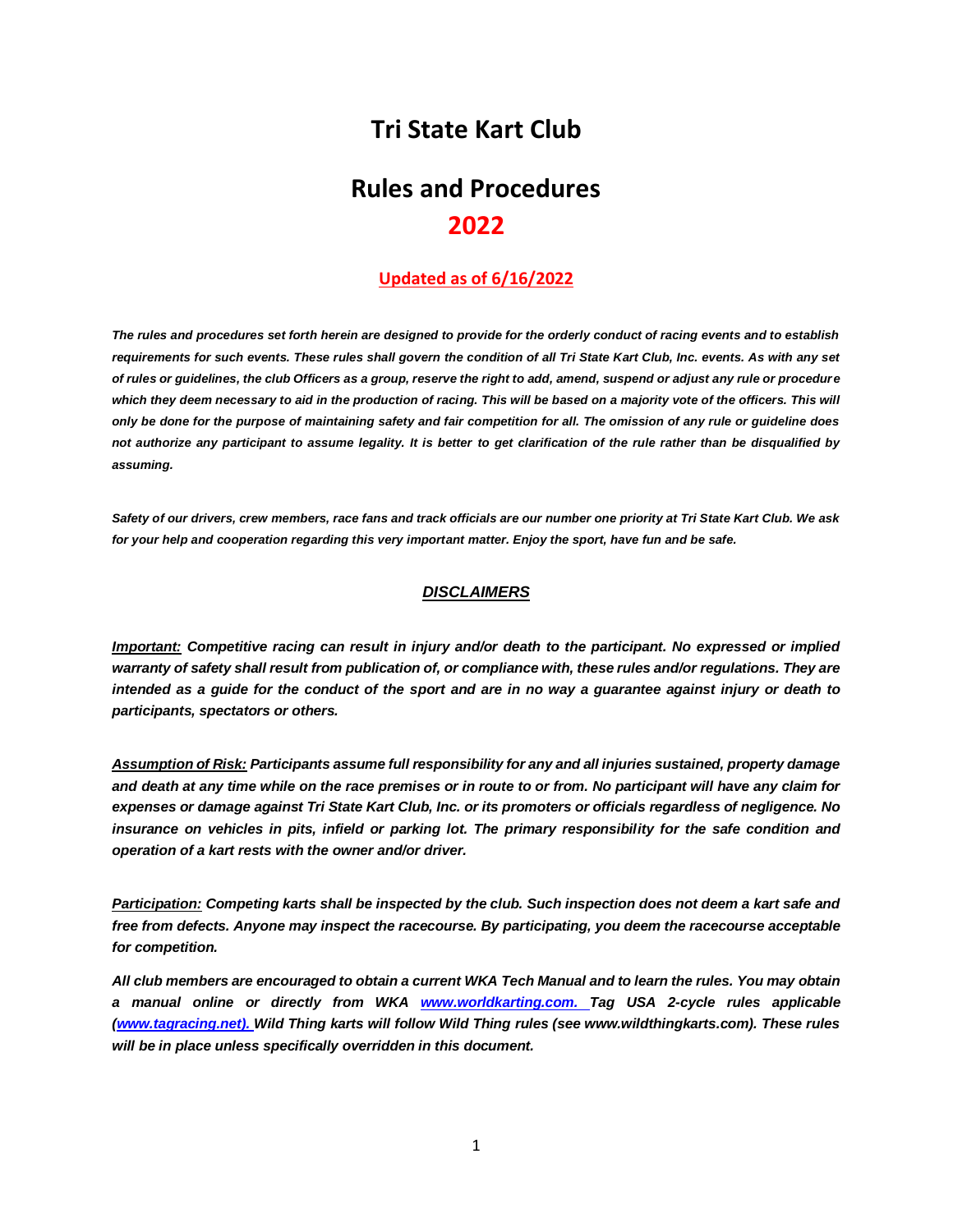As we are racing in a "club" environment, the TSKC Officers reserve the right to interpret these +*WKA rules based on "Spirit and Intent". Sportsmanship and fair play will be our guiding principles in interpreting exactly what "Spirit and Intent" is. The definition of "Spirit and Intent" can be found in the TSKC Constitution / Bylaws.*

#### **2021 Club Officers:**

**President: Derek Boomsma- (413)- 329-4781 Vice President: Al Charron Sr- (860)- 933-7054 Secretary: Rolanda Charron- (860)-933-5274 Treasurer: Michele Plante- (401) 487-0113**

**Web Site: [www.Pomfretspeedway.com](http://www.pomfretspeedway.com/) Track Frequency—151.62**

#### **2022 Club Trustees:**

**George Williams Kenny Calabro Scott Foster Mike Zwicker Josh Slater**

**Rules Committee:**

**Michael Shane Dismoor Scott Foster Sr. Mike Zwicker Joe Tiezzi Phil Rondeau**

**Pre-Tech Inspector: George Williams**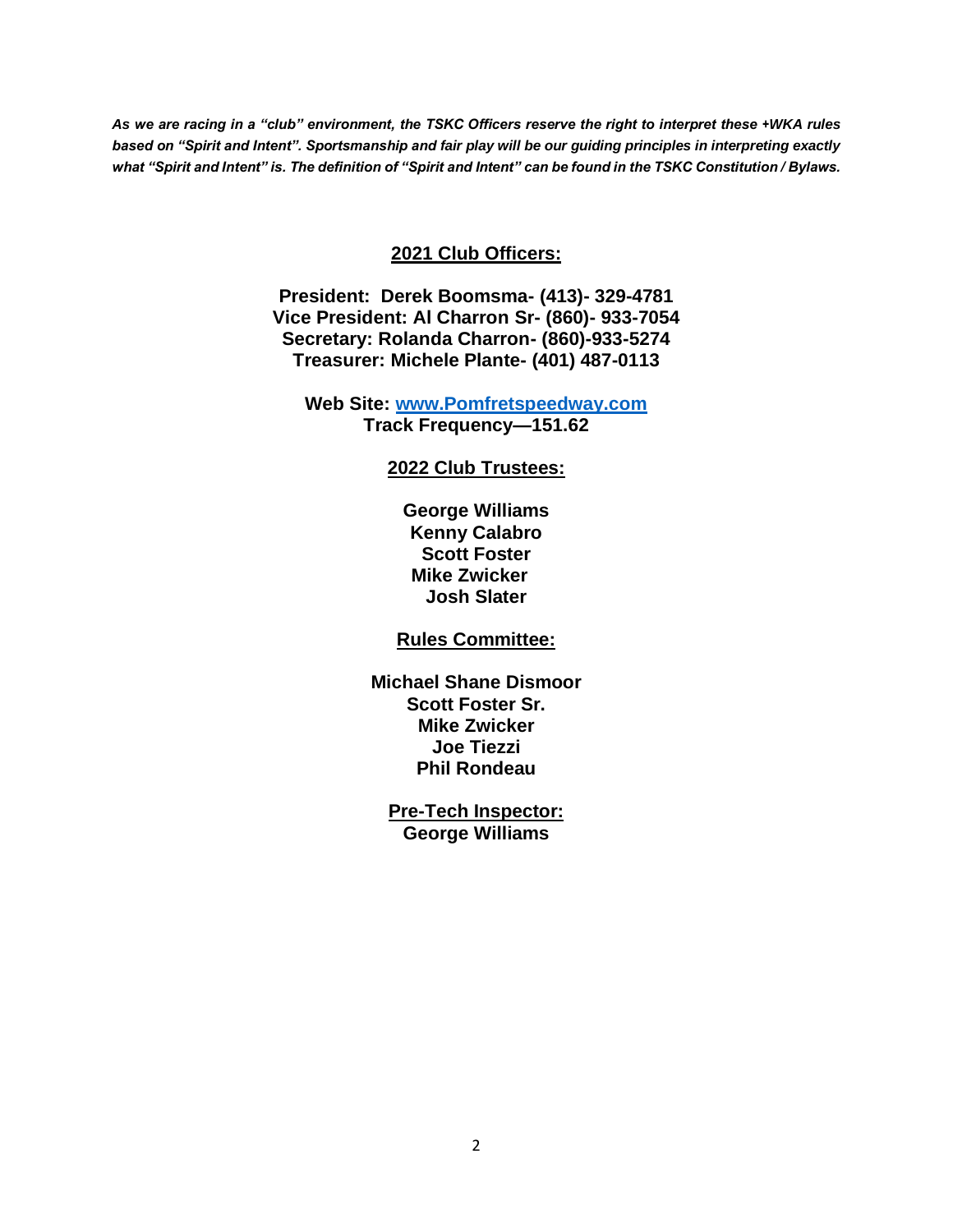# **Table of Contents**

| • General Track RulesPages 4-7; G1-G60                         |
|----------------------------------------------------------------|
| • Pit Passes & Sign-In ProcedurePages 10-11; P1-P33            |
|                                                                |
|                                                                |
| • Pre-Tech, Drivers MeetingPage 14-15; PT1-PT20                |
| • Race Procedures & FlagsPages 16-25; RP1-RP112                |
| • Scoring & PointsPages 26-27; SC1-SC16                        |
| • Post-Race TechPages 28-30; PRT1-PRT28                        |
| • Protests & AppealsPages 31-32; PRO1-PRO10                    |
| • TSKC Special Rules & Class Structures Pages 33-36; AGE1-AGE7 |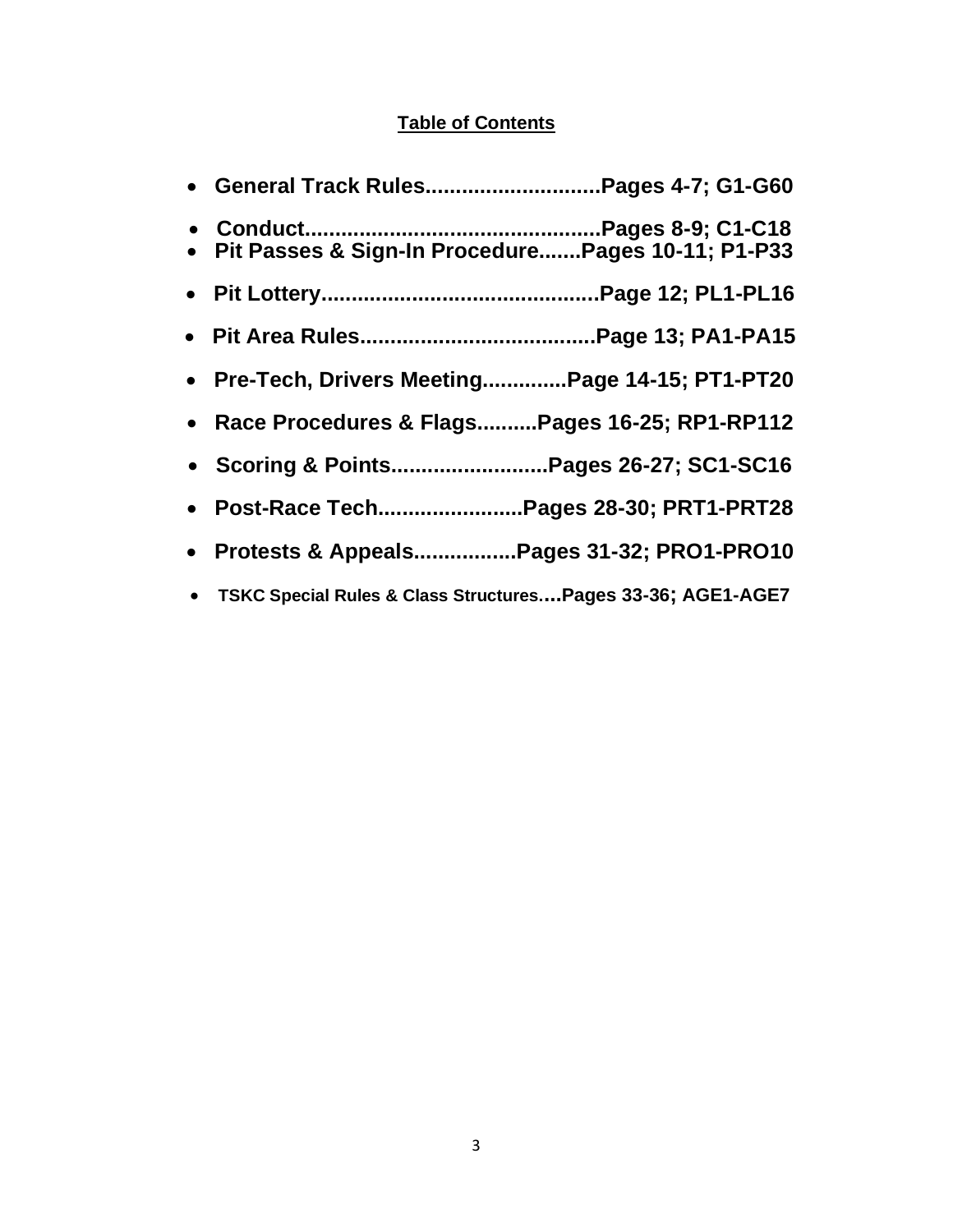#### **General Track Rules G1-G60**

\*\*Disclaimer: All competitors and participants must adhere to all current WKA Tech Manual rules; These rules will remain in place unless overwritten by Pomfret rules as stated below. Members will be held accountable for all WKA current updates

- 1. Any unauthorized use of the raceway is strictly prohibited. Anyone using the raceway without written permission form club officers will be fully prosecuted to the extent of the law and is subject to be banned from the property for 1 (one) full year.
- 2. Pomfret Speedway (Tri State Kart Club) is a VEGA tire track. All classes will run VEGA brand tires.
- 3. A special race format can only be implemented with the approval of the E-Board and Rules Committee.
- 4. If you raced enough races to be eligible for year end points, the number you raced with is reserved for you the following season in that division.
- 5. Club membership is not a requirement in order to race.
- 6. All animals must be kept on a leash; Please clean up after your animal. TSKC assumes no responsibility for all actions pertaining to any animal that is brought onto the property. It is the owner's responsibility.
- 7. There will be no race spectating allowed from the hot grid area.
- 8. Spectators may not lean against the catch fence that surrounds the track.
- 9. Signaling is prohibited once karts take the track.
- 10. This applies to green & yellow flag conditions.
- 11. If you have a concern for a kart on the track, you may approach the nearest official and notify them of your concern.
- 12. If signaling is perceived by an official, that kart will be disqualified at the next caution or the end of the race if no caution occurs.
- 13. One-way radios are mandatory for all divisions except for Mini karts, Tiger Cubs, and Rookie Champs.
- 14. Track frequency is 151.62
- 15. Two-way radios may be used during Saturday practice only!
- 16. The speed limit on Jackson Road is 5 MPH. Please respect our neighbors!
- 17. A Connecticut certified EMT shall be on hand during every racing program.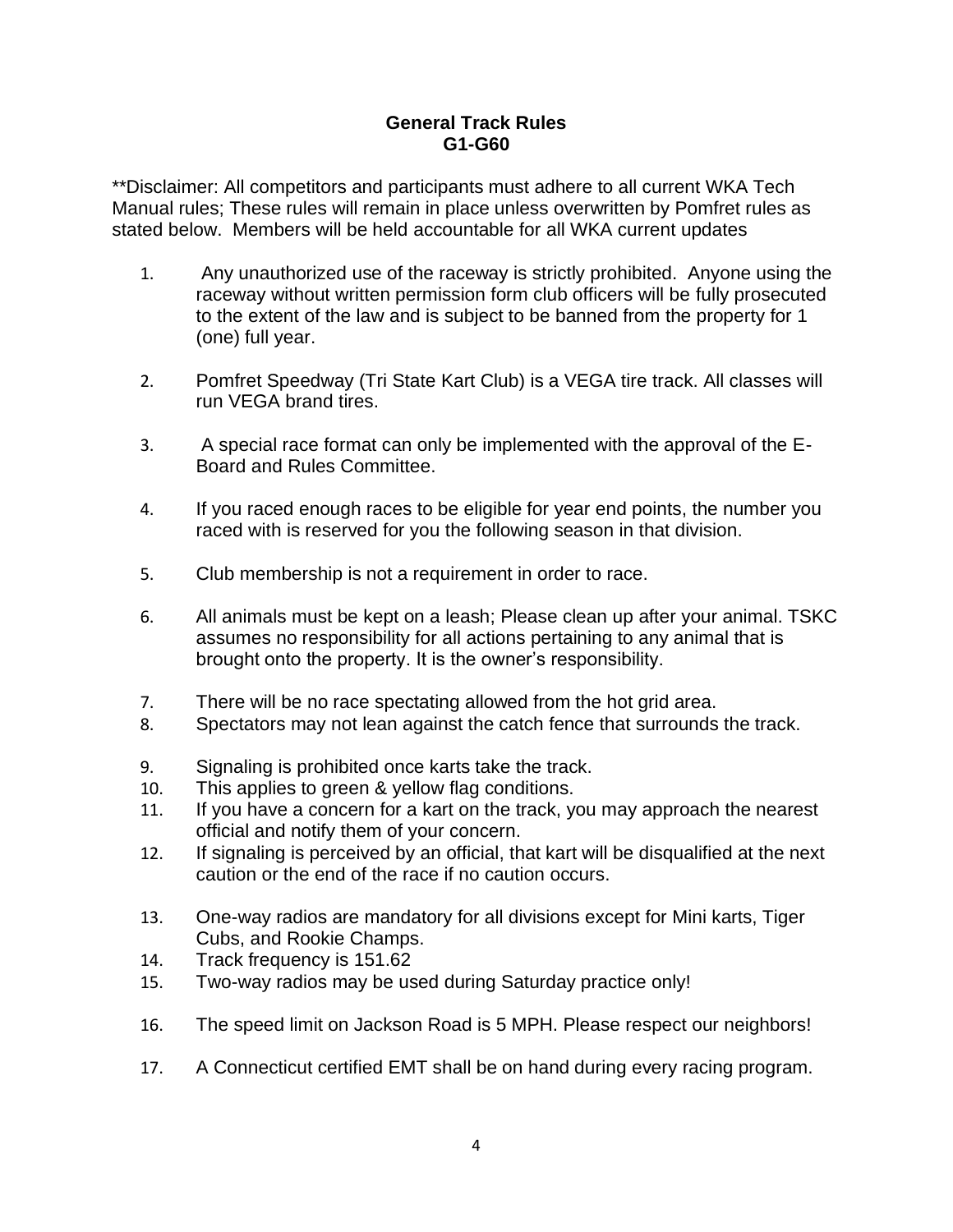- 18. If an EMT is requested or directed to attend to a driver during an accident, the EMT and race officials will evaluate the racer's condition and determine if they are able to re-enter or enter events after the accident.
- 19. If the racer is required to need additional medical attention, they will receive last place points for that day's event; all minor drivers under the age of 18 will require a medical release to be eligible to compete in the next event.
- 20. Fire extinguishers are mandatory in every pit. The fire extinguisher must be in working condition, visible and easily accessible by not only yourself, but for other not familiar with your pit area.
- 21. All fire extinguishers shall be checked and updated on a yearly basis by the track officials.
- 22. All campers and trailers that are left on property must have a current registration. A copy of that registration must be provided to the sign in booth.

## **Track Rental:**

- 23. Track rentals are limited to club members only; However, non-members accompanied by a club member may practice during the rental session.
- 24. In order to rent the track, you must contact a track official to arrange the track rental.
- 25. All release forms, waivers and rental fees must be signed and paid for in advance prior to receiving permission to use the track.
- 26. All people and drivers in the pit area must have a pit pass. The pit pass fee for the track rental is \$20 per person.
- 27. The track rental fee is \$80.00 per a session; There are two sessions to choose from per day- 10AM to 1PM and 1PM to 4PM
- 28. Only TSKC legal karts are allowed with the appropriate age driver.
- 29. Two adults excluding the driver must be present during the entire event, not including an officer or trustee.
- 30. An officer or trustee must be present during all track rental sessions.
- 31. Only 1 (one) kart will be allowed on the track at any given time.
- 32. Renters must have an operating fire extinguisher and speedy dry during a track rental. The club will not provide these items.
- 33. Renters must have an operating cell phone at the track; In case of emergency- call 911.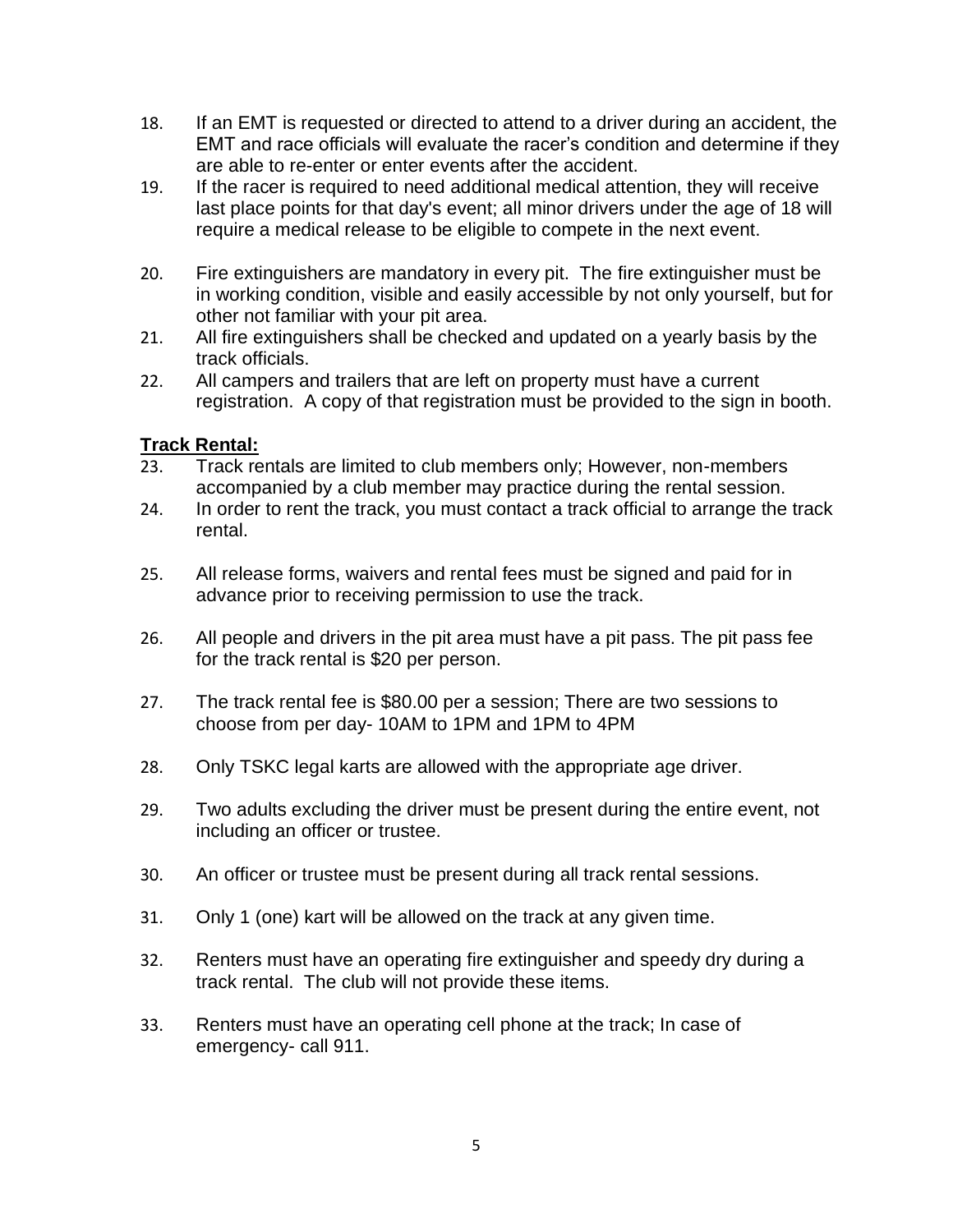34. Any incident that occurs during an event must be reported to any officer of the Tri State Kart Club within 24 hours, no matter the severity.

## **Track Insurance:**

- 35. TSKC participates in the AKTPA Insurance Program. To be covered by this insurance you must sign the release of waiver form and have a wrist band on for that day's event with the corresponding number.
- 36. The AKTPA insurance program provides TSKC with the following coverage: \$1 Million dollars in event liability insurance for holders of a pit pass. - \$20,000 secondary medical coverage. If they do not have primary coverage, then this coverage becomes the primary coverage. There is a \$500 deductible.
- 37. All injury reports are to be filed on the date of mishap with the TSKC officials.
- 38. Failure to do so may result in the denial of the claim by the Insurance Company.
- 39. If you require additional information on TSKC's insurance, please contact any club official.

## **Rainouts:**

- 40. If no heats are run- no points will be awarded; The race will be rescheduled and your entry fees to be carried over to the rain date or refunded.
- 41. If heats were started but not completed- no points will be awarded. The race will be rescheduled and your entry fees to be carried over to the rain date or refunded.
- 42. If heats are completed, but no features run- Points will be awarded based on heat race finishes. The race is considered complete.
- 43. If 2 heats are run in a class and weather prevents the feature from taking place, the finishing order of heat # 1 and heat #2 will receive the same points. Example: Winners of each heat race will receive first place points.
- 44. If not, all feature events are completed- the race is complete, and points will be awarded based on the features that were run; for the features that were not completed, points will be awarded based on heat race finishes.
- 45. In the event of a makeup event the following applies:
- 46. The cost of a double header/make-up weekend pit pass is \$25.00 per person. The pit pass is good for both Saturday's race and Sunday's race.
- 47. If you are only racing one of the race days, the cost of the pit pass is \$20.00 per person.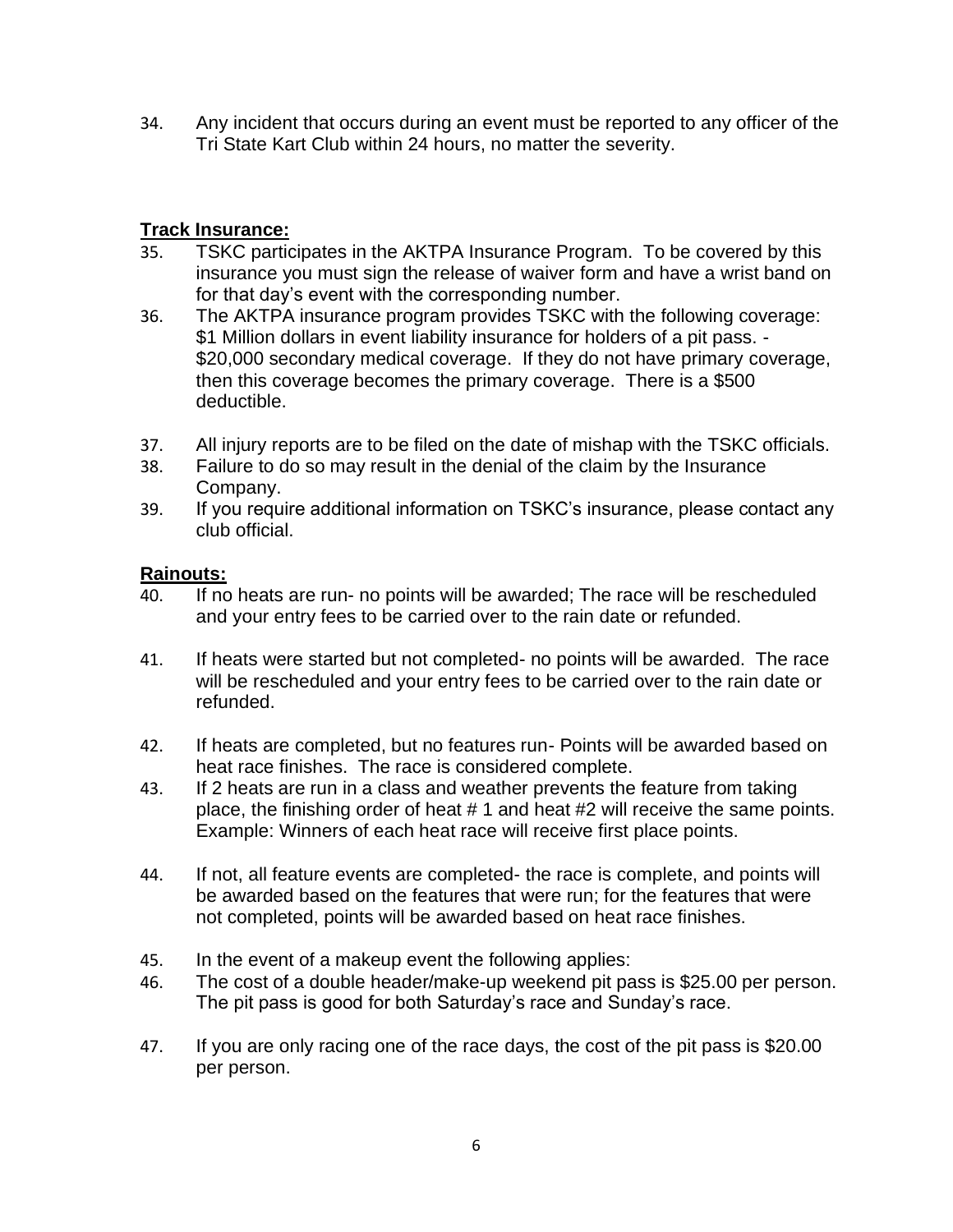- 48. Example: If you are racing both Saturday and Sunday your pit pass will be \$25.00.
- 49. If you are racing only ONE day (Either Saturday OR Sunday), your pit pass will be \$20.
- 50. Spectators may not enter the pit area unless they purchase a pit pass.
- 51. There are no "rain checks" or refunds for pit passes or spectator passes.
- 52. The gate key fee is \$10. This key allows entry to the property only and the use of the track is not permitted unless a rental has been prearranged with the track E-board or Trustees.

## **Prohibited Substances:**

- 53. All participants, crew members, and spectators at the event shall be sober and not under the influence of any illegal substance that may impair their ability to participate in a safe and orderly manner.
- 54. No intoxicating beverages are allowed to be consumed in any areas from 6:00AM until the conclusion of all racing events.
- 55. Any driver, owner, spectator or pit crew violating this rule will result in disqualification of the kart and loss of points for the program and will face possible suspension from the club.
- 56. There are no illegal or prohibited substances allowed on TSKC property, to include any TSKC sponsored events.

## **Quiet time:**

- 57. Quiet time at the track will be from 10:00PM to 7:00AM. No Exceptions!
- 58. Club members will be held responsible for their guests.
- 59. Non-members will be asked to leave if they don't follow these rules.
- 60. Owners of excessively noisy generators will be asked to turn them off between the hours of 10:00PM to 7:00AM.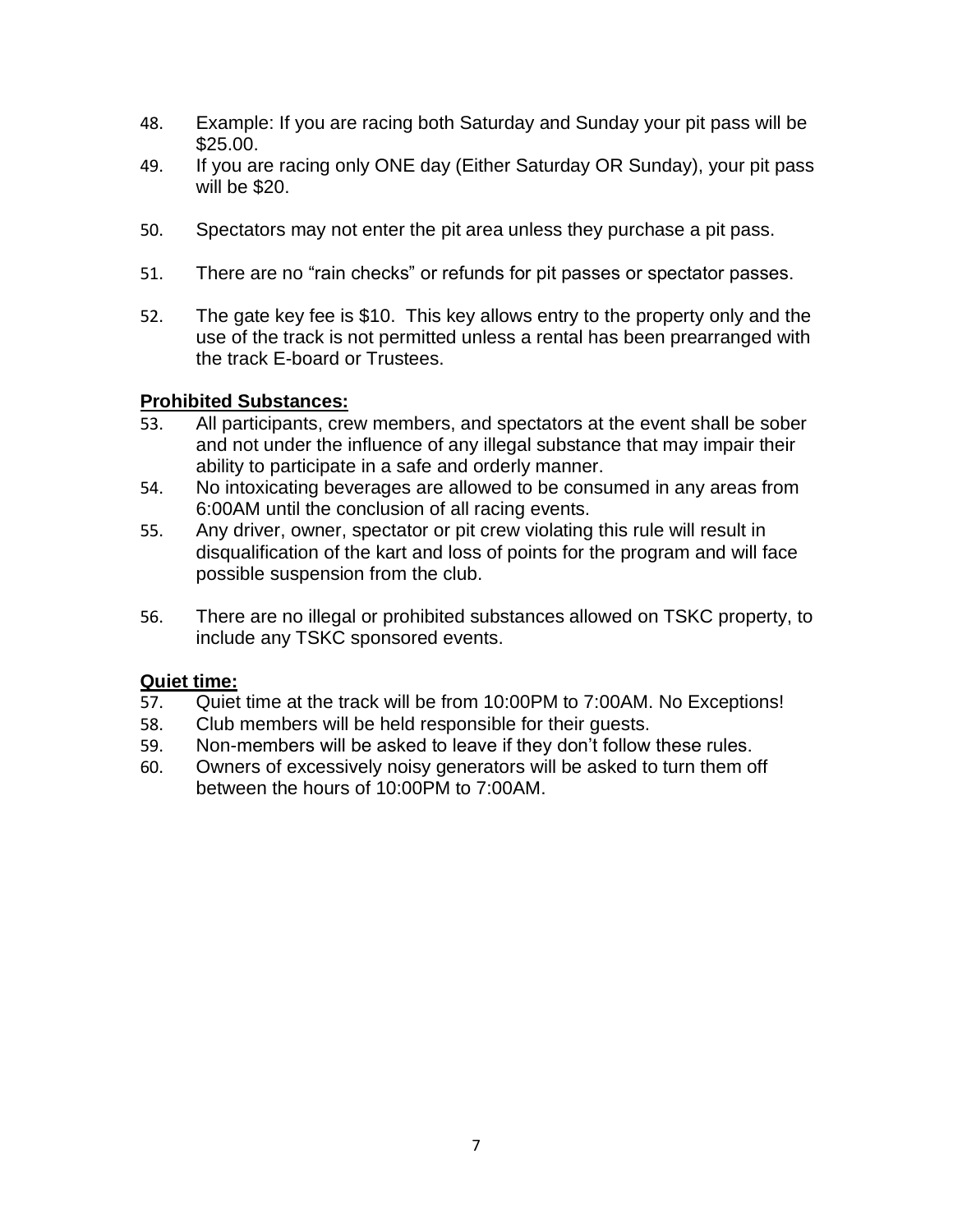## **Conduct: C1-C18**

- 1. Everyone shall conduct themselves in an orderly manner. Physical violence, abuse of any individual, official, participant, spectator, etc. Will not be tolerated and will result in an immediate suspension to be determined by the officers and trustees. If necessary, authorities will be called.
- 2. Verbal abuse will be a cause for immediate ejection, including loss of points from an event and possible suspension or expulsion from future events and/or club membership.
- 3. Anyone approaching a race official without being asked to do so will be automatically disqualified for the day. This includes drivers, pit crews, family members and spectators.
- 4. All drivers are responsible for their team members and immediate fans (family and friends).
- 5. Penalties resulting from actions of the driver, team members, family and immediate fan base (relatives, friends, etc.) shall be applied to the driver (and to the responsible guardian if drive is under 18 years of age) and/or to the offending individual.
- 6. Any competitor that receives a penalty for conduct, race procedure or a postrace technical violation may not use that event finish as a "drop".

## **Definitions are as follows:**

- 7. **Probation:** Probation may be applied to a competitor as part of a penalty for a conduct or race procedure violation. Probation will be applied for several "completed" events. Any conduct or race procedure violation by a competitor while on probation may result in further penalties, including (but not limited to) starting last, and/or suspension.
- 8. **Ejection:** At the discretion of the race officials or E-board, a person may be directed to immediately pack their belongings and leave the premises immediately for the day or for the weekend. The person will lose points for the weekend, and it cannot be used as a drop.
- 9. Since ejection is an immediate action, there is no appeal process for ejection.
- 10. Ejection can result in suspension or expulsion.
- 11. **Suspension:** The offending party will not be allowed on the property for the duration of the suspension. If you are a minor, the person who signed you in will be suspended in addition to the minor for the same amount of time.
- 12. The offending person must be notified. Any suspension longer than a 3 month period will require a membership application to be submitted to the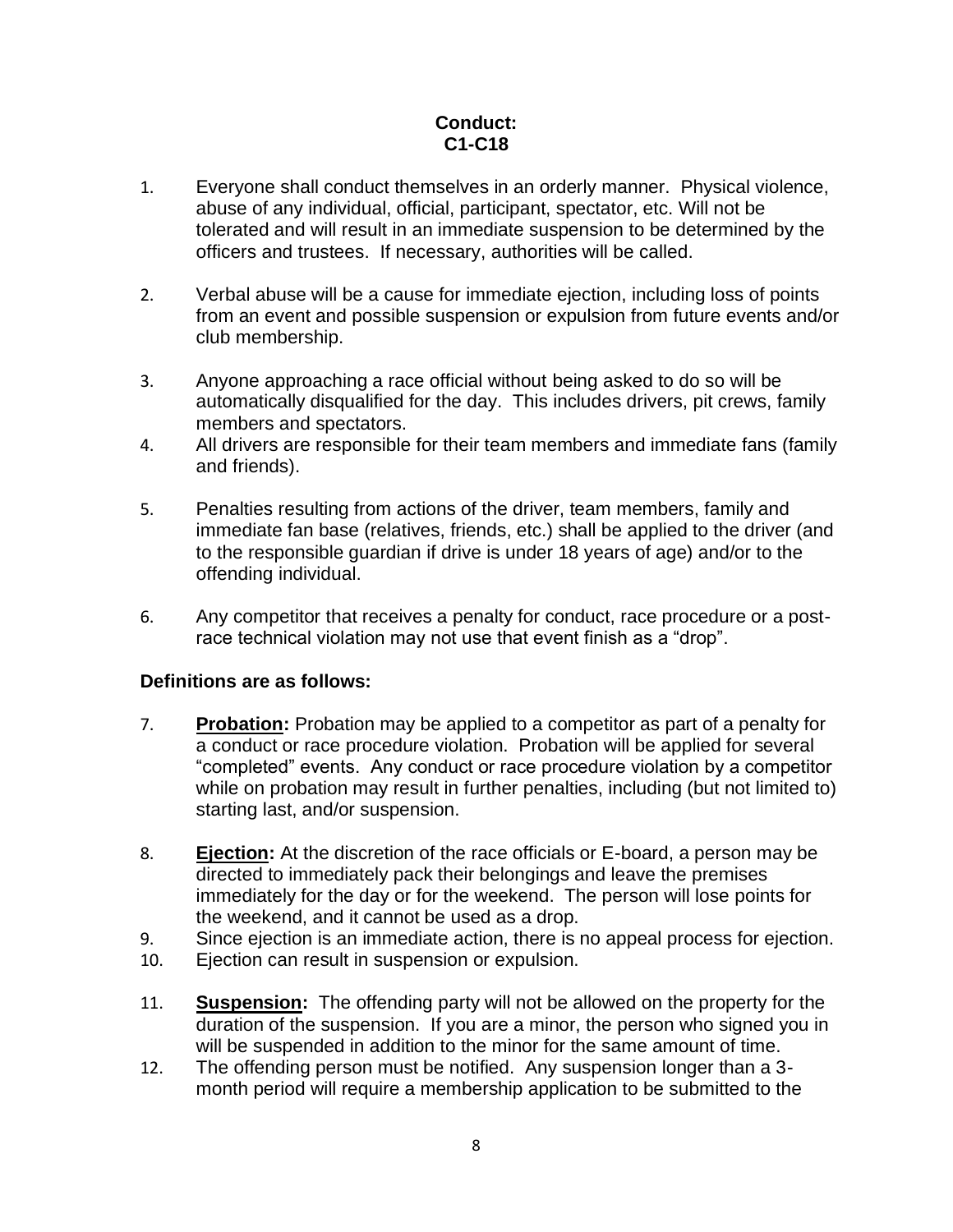officers and trustees for review. Should they deem the application acceptable, the officers/trustees will bring it to the membership to vote to reinstate the suspended person or not.

- 13. The race director may recommend suspending a competitor or team from competition for a determined number of events.
- 14. The officers/trustees will pass judgement on the suspension.
- 15. **Expulsion:** This required the officers, trustees and membership to vote.
- 16. Expulsion means a person is removed from the club for life. A person may not appeal an expulsion. This is a final decision.

#### **Appeals:**

- 17. Suspensions and technical violations may be appealed to the trustees within 5 days, after receiving the written notice from the officers. The Written notice will be postmarked within 3 days of incident and will include the Trustees contact information.
- 18. All appeals must be submitted in writing to the Trustees. The appeal must be postmarked within 3 days of receiving the written notice from the officers.

The Trustees have 7 days to respond from the received postmark date.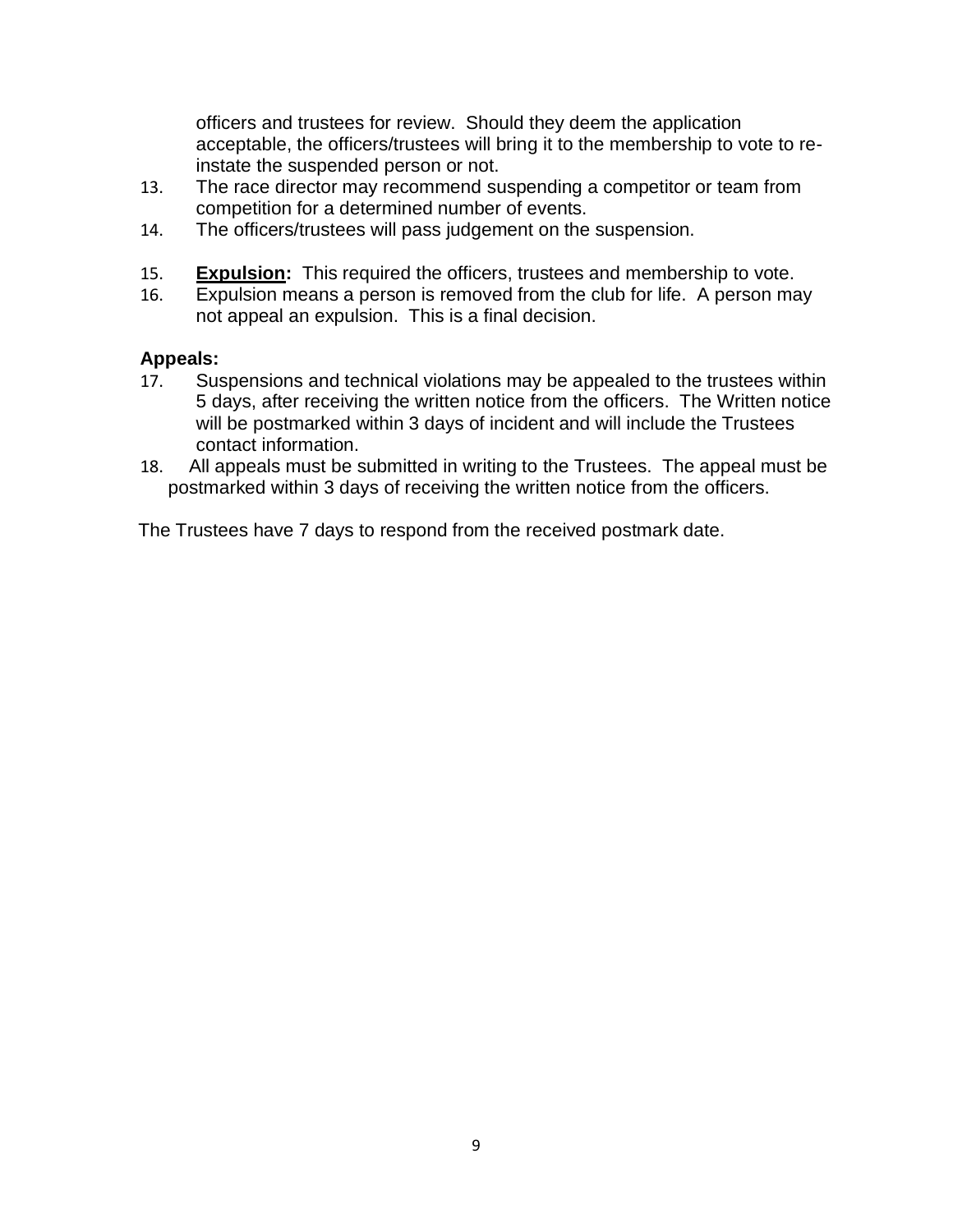#### **Pit Passes & Sign In: P1-P33**

- 1. Cash, credit card and personal checks are accepted for all regular fees.
- 2. There will be a \$1 convenience fee when using a credit card.
- 3. If a personal check is returned, you will be charged a return fee of \$40.00 plus bank fees. Check writing privileges will be suspended for one year.
- 4. Failure to make restitution prior to the next race event will mean forfeit of racing and all accumulated points.

## **Pit Passes:**

- 5. Everyone entering the pits at TSKC must sign a "Release and Waiver of Liability Assumption of Risk and Indemnity Agreement" form and receive a wrist band prior to entering the pit area.
- 6. Anyone who does not comply, must leave the pit area immediately!
- 7. All minors (17 and under) must have a Minor's Release Form completed and signed by one parent/guardian.
- 8. Minor participants must provide proof of age (Copy of birth certificate). Birth certificates will be placed on file for the entire season.
- 9. These items must be on file prior to the minor racing.
- 10. Pit passes for ages 5 to 17 years old are \$15.00- This fee applies for a Saturday practice and a Sunday race.
- 11. Pit Passes for ages 5 and up for makeup (rain out) events are \$25.00- This fee applies for a Saturday race and a Sunday race.
- 12. Pit passes for ages 4 and under are \$5- This fee applies for any of the above events.
- 13. Spectator passes for ages 11 and up are \$3.00.

## **Dues:**

- 14. Annual membership dues are \$75.00 and cover a period from January  $1<sup>st</sup>$  thru December 31<sup>st</sup>.
- 15. Junior members (18 and under) are free if a parent is a member.

# **Fees:**

# **Practice Fees:**

16. For the days designated as Practice/ Test & Tune Days there will be a \$10.00 per driver fee. The driver may participate in as many classes that they are eligible.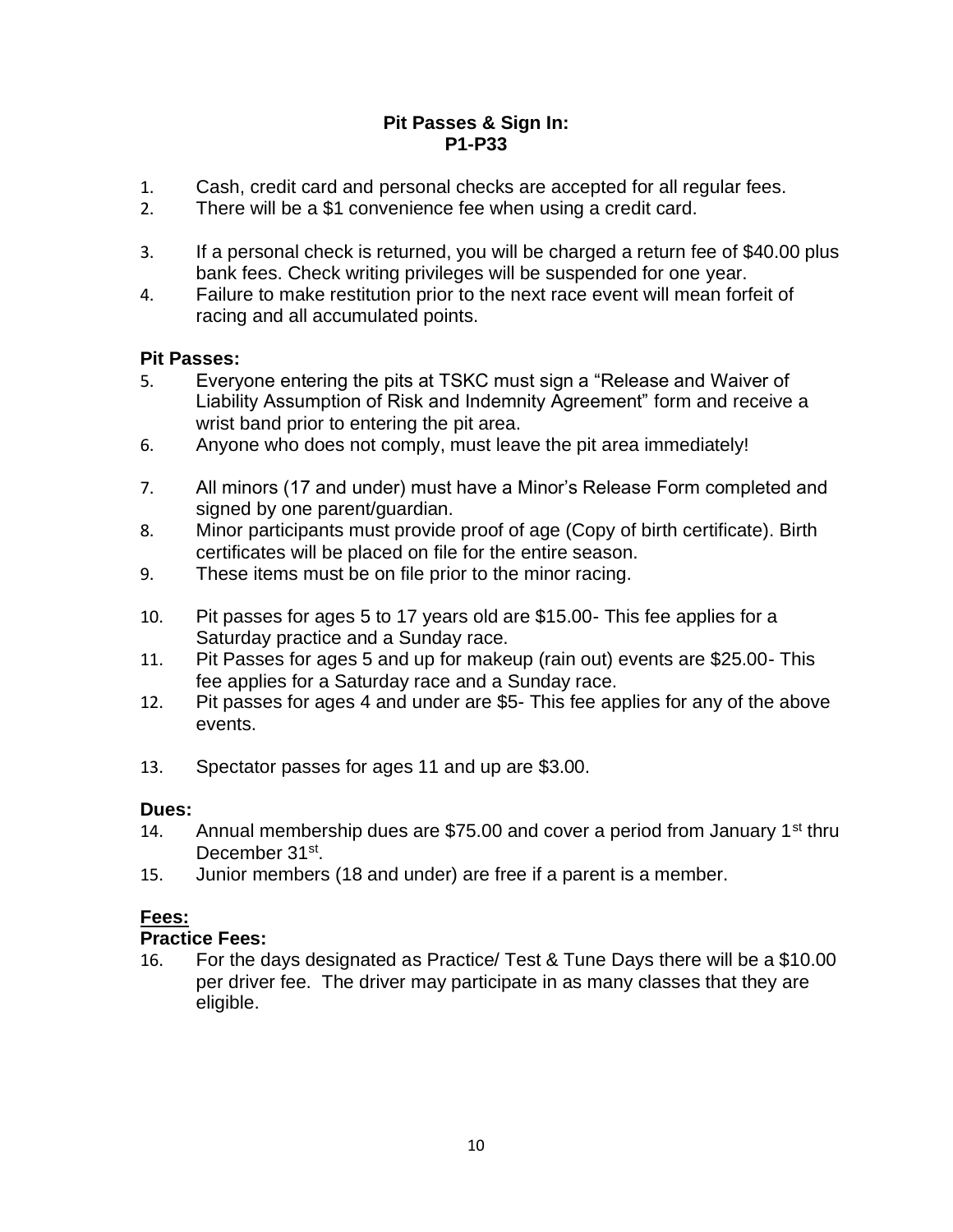## **Race Fees**:

- 17. Weekly TSKC Member race fee for Mini kart, Rookie champ or Tiger cub is \$25.00
- 18. Weekly Non-Member race fee for Mini kart, Rookie Champ or Tiger cub is \$30.00
- 19. Weekly TSKC Member race fee for all other divisions is \$30.00
- 20. Weekly Non-Member race fee for all other divisions is \$40.00
- 21. All Money race fees, or Special advertised race fees must be paid cash and the cost will be advertised at the time.

## **Discounts**:

- 22. This discount applies to an individual not a race team or family.
- 23. If an individual is racing more than one class; The  $1<sup>st</sup>$  entry fee is full price; The  $2^{nd}$  entry fee is discounted by \$5.00 and the  $3^{rd}$  entry fee is discounted by \$10.00.
- 24. If an individual participates in more than 3 events; each additional entry fee is discounted by \$10.00.

## **Fuel Fee:**

- 25. For all classes there will be a fuel fee.
- 26. All classes running gas will have a \$4.00 fuel fee.
- 27. All classes running methanol will have a \$7.00 fuel fee.

#### **Sign In**:

- 28. Race entry sign-in ends 3 hours after the sign in booth opens.
- 29. The sign-in booth opening and closing time will be posted on the exterior of the sign-in building on race day.
- 30. Anyone signing in after this time frame will start in the rear of their qualifying heat or in the event of time trials, they will time trial first.
- 31. Drivers must clearly state which division(s) and which kart number(s) they will be competing in for that event day.
- 32. Failure to properly sign in for each division will result in you starting last in those divisions.
- 33. Any requested driver changes after sign-in closes must be told to the sign-in booth and be approved in advance by the race director.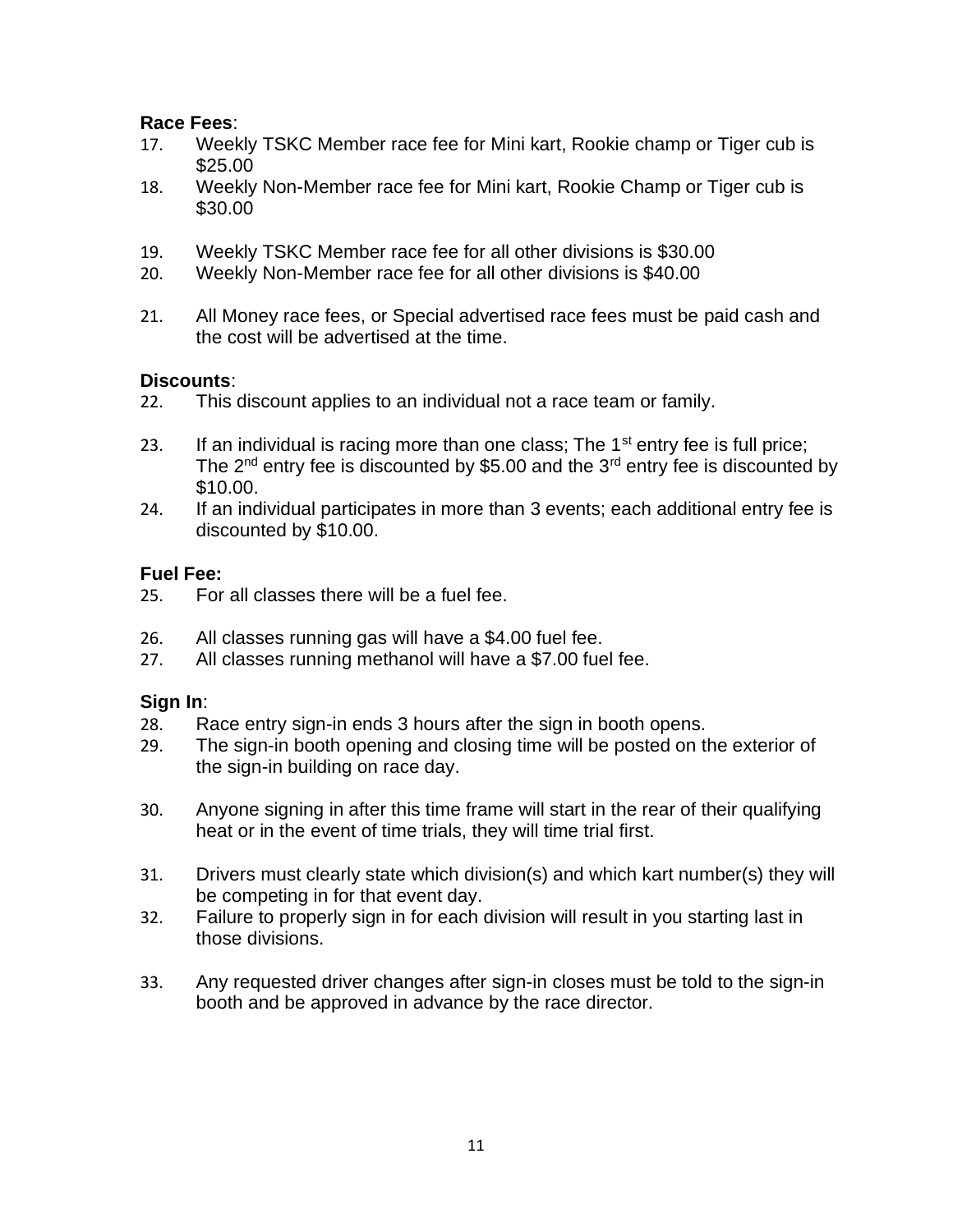## **Pit Lottery: PL1-PL16**

## **Pit lottery format:**

- 1. Must be a paid member
- 2. Renewal of pit spots must be paid in full before the day of the lottery
- 3. You must be present to place your membership card in the hat to be drawn from
- 4. To renew your pit spot for the following year you must have raced 5 races or have been an active member in the club the previous year. (Definition of active member is any individual who has volunteered for work parties throughout the year, has attended 5 monthly meetings and in good standings.)
- 5. Two pit spots per family
- 6. All available pit spots will be posted prior to the lottery
- 7. Members must pay for their spots the day of the lottery
- 8. If you hold 2 spots currently you must give one up to the lottery to draw for an upgrade.
- 9. Unreserved pit spots are first come first serve basis after the lottery has taken place.
- 10. Lower Pit spots– Numbers 1-9 are \$250.00 per season. Club Officers have first choice of lower spots (officers' spots # 1-4). All officers may give up their lower pit spot to the pit lottery on a 1-year basis (officers' spots # 1-4).
- 11. Competitors who have an existing lower pit spot numbers 5-9 may automatically renew their space. All unassigned lower pit spots will be made available by lottery. Payment of the \$250.00 fee must be made when you select your spot
- 12. Upper Pit spots Numbers 10-72 are \$100.00 per season. Competitors who have an existing upper pit spot may keep these spots by paying the \$100.00 fee prior to the pit assignment lottery during the first track cleanup day. All unassigned upper pit spots will be available by lottery. Payment of the \$100.00 fee must be made when you select your spot.
- 13. Pit spots are NON-TRANSFERABLE, NON- REFUNDABLE. If not renewed by previous owner, it will go into the lottery. Only members may apply for a pit spot.
- 14. Pit Spots/Campers: Members are allowed to buy 2 pit spots to accommodate campers (that do not fit in a shorter pit spot). In the case of special event weekends, a member's  $2<sup>nd</sup>$  spot may be used to accommodate more competitors.
- 15. All members who have a pit spot must sign the "pit spot contract".
- 16. All pit spots must be kept neat and orderly.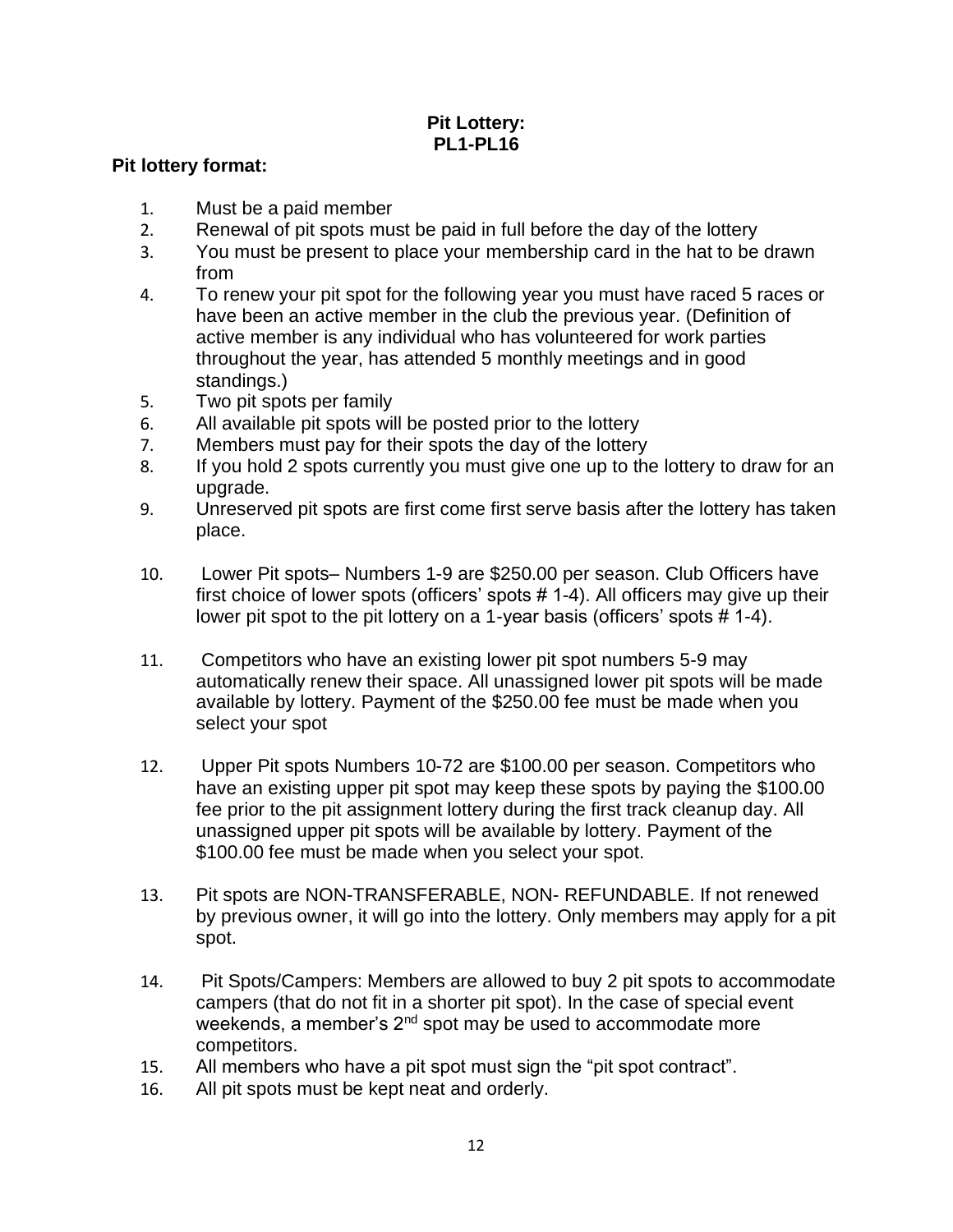## **Pit Area Rules: PA1-PA15**

- 1. If you are not in your pit spot by 9:00AM on race day and have not notified an officer of the club, the club has the right to put another racer in your pit spot as needed.
- 2. It is everyone's responsibility to enforce the wristband/ pit pass rule. If we cannot internally enforce this rule, we will have to hire staff to check everyone entering the pits or we will have to sell all spectators a pit pass.
- 3. Karts cannot be driven in the pits- no exceptions!  $1<sup>st</sup>$  offense will be a warning, 2<sup>nd</sup> offense will be a one-race suspension.
- 4. No karts may be driven past the line next to the scales in the pit area.
- 5. All motors must be turned off before passing the line.
- 6. No open fires in the lower pit area.
- 7. No open fires in the upper pit area until the end of the day's racing event.
- 8. It is each competitor's responsibility for disposing of all the trash they generate in the club provided containers.
- 9. Disposal of tires and oil at the track is prohibited.
- 10. The intentional dumping of oil or tires on the ground or in the trash barrel is a serious infraction of both the law and club rules and will be grounds for suspension.
- 11. No motorized riding vehicles allowed during a racing event other than track vehicles.
- 12. Bikes and skateboards are allowed on the track before and after the racing program only.
- 13. Once karts have taken the track, all bikes, scooters and skateboards must be put away.
- 14. No bikes or skateboards will be allowed to be ridden down the hill and into the pit area at any time.
- 15. Parents will be held responsible for their children.  $1<sup>st</sup>$  offense will be a warning, 2<sup>nd</sup> offense will be a one-race suspension.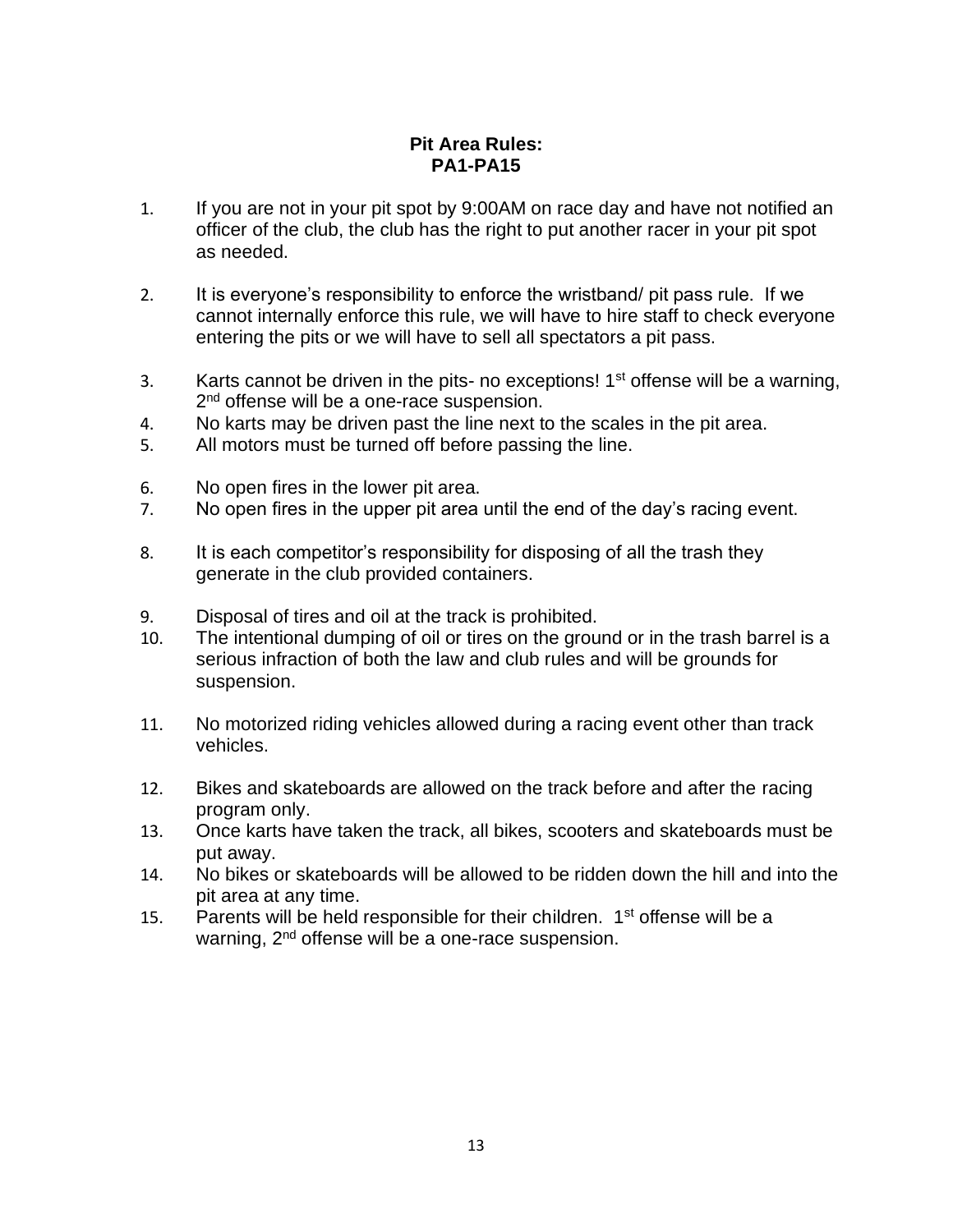#### **Pre-Tech, Drivers Meeting PT1-PT20**

#### **Pre-Tech:**

- 1. There will be a safety inspection required each race day for ALL KARTS before being allowed on the track.
- 2. A pre-race indicator will be placed on all karts that have passed pre-tech.
- 3. Any kart that has not been thru pre-tech will not be allowed on the track.
- 4. A driver's personal safety equipment is subject to pre-tech inspection as well.
- 5. Un-approved safety apparel will be confiscated for the day.
- 6. Belts and arm restraints must be in good working order; They must also have a minimum SFI rating; This is mandatory
- 7. Helmets must be Snell SA2010 or newer or SFI2010 or newer.
- 8. Any cage kart driver must wear SFI rated fire suit

## **9. Refer to WKA for all current safety specifications.**

- 10. No mirrors allowed on karts.
- 11. All weights must be painted white, have the kart number on them, and fastened with a minimum of a  $5/16<sup>th</sup>$  bolt either with a double nut or a single lock nut and pinned.
- 12. In the interest of safety, all teams should inspect their lead mounts weekly.
- 13. Numbers must be on each side, front and back of kart.
- 14. Numbers should be visible to the scoring tower and corner workers.
- 15. Numbers need to be a minimum of 6 inches in height.

#### **Drivers Meeting:**

- 16. A drivers meeting will be held prior to racing each day.
- 17. It is mandatory for all drivers to attend the meeting.
- 18. If you miss a driver's meeting (pertains to all events) you will start last in the heat and feature. You will NOT be eligible to protest any event of that day.
- 19. If you miss a driver's meeting for a time trial event:

The kart must be singed in and the entry fee into that event must be paid.

If the driver is not on the property at the time of time trials; Another driver that is not signed into that racing event must qualify your kart. The fee for that driver to qualify the kart is an additional \$5; The fee must be paid prior to taking time.

 If the kart is qualified into the event on time, the driver who is signed into that event will start at the rear of the feature.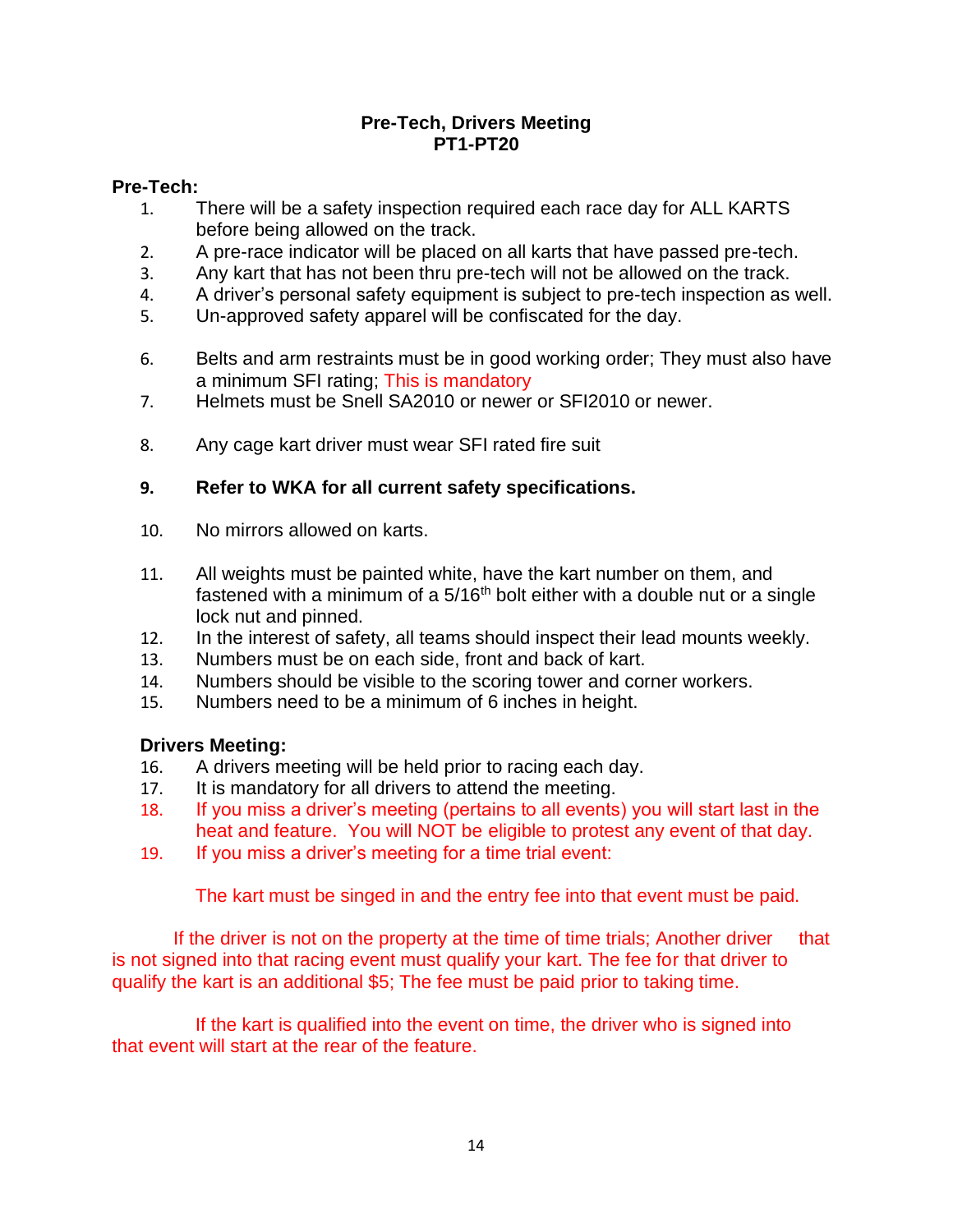If the signed in driver is not on the property at the time of the feature; The qualified driver will start in the rear of the feature.

20. Minors must be accompanied by an adult.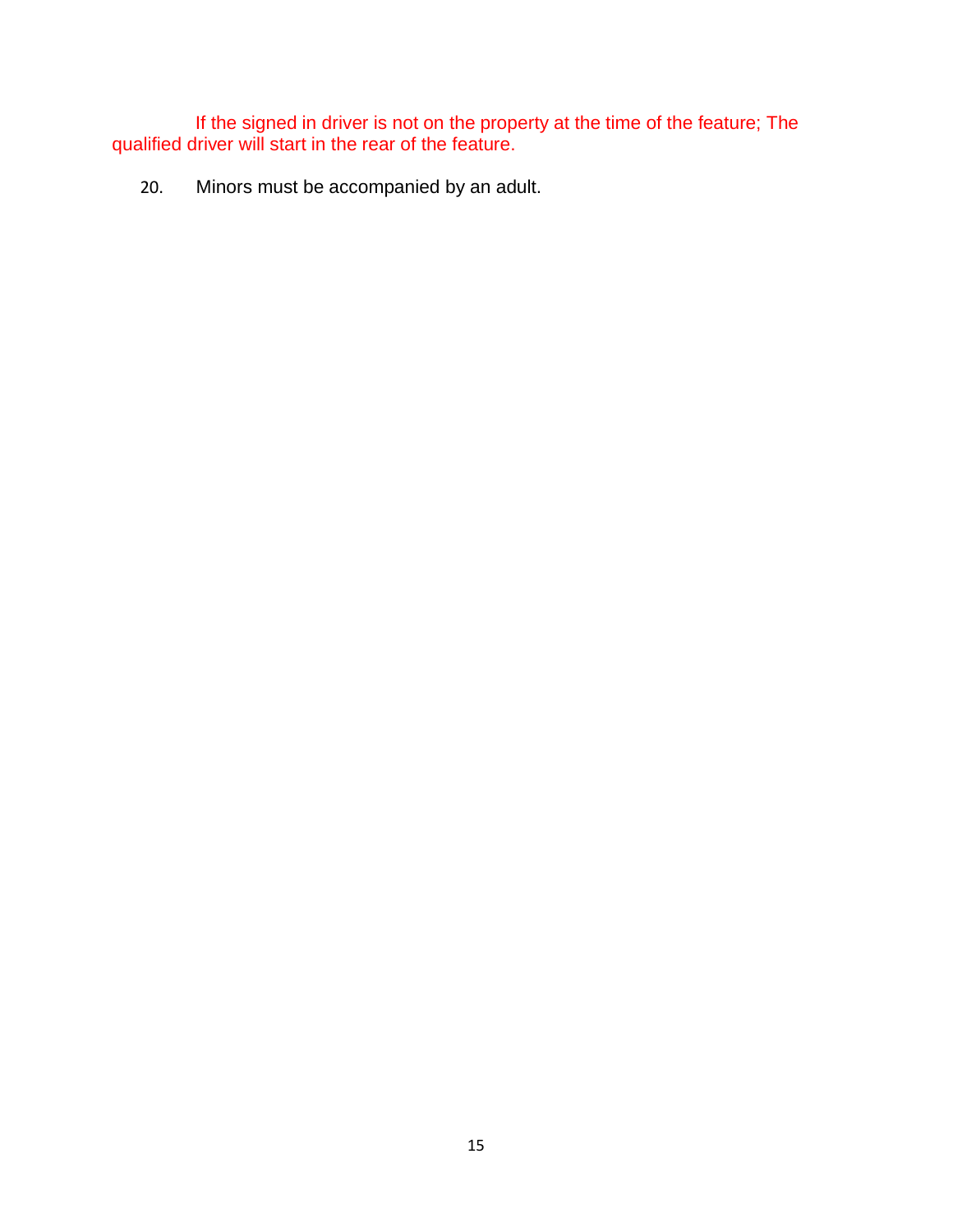#### **Race Procedures & Flags RP1-RP112**

#### **Flags:**

- 1. There will be seven colored flags used by the flagman to control the races.
- 2. They are green, yellow, red, white, blue & yellow, checkered and black.
- 3. It is the flagman's job to relay information regarding the status of the race to the drivers by waving the various flags.
- 4. It is the driver's responsibility to observe the flagman's motions each time the driver passes by the flagman during the race.
- 5. Green Flag: Begin racing. When it has been determined that all karts are lined up in the proper position and the track is clear, the flagman will wave the green flag when the karts pass by the start/restart (Start Box) line. On caution lap restarts, the race will resume immediately when the green flag is waved. Once the green flag is shown, no entry from pit lane will be permitted.
- 6. Yellow Flag: THE YELLOW FLAG MEANS TO SLOW DOWN. Caution on the track – slow down and hold your position. We do not race back to the yellow flag after a caution is called. During a feature, if the leader has taken the checkered flag, and then the yellow comes out before the field has crossed the finish line, we will officially score the race as completed, and will revert to the last fully completed lap of transponder scoring for the official finish of those cars that did not cross the finish line under green. We never race back to the caution flag. During a feature, if the caution comes out after the leader has taken the white flag (one to go) but they do not cross the finish line under green, then we will revert to the last lap of transponder scoring for the official restart line-up, and we will have a green-white-checker finish. During a qualifying race, if the leader takes the white flag, but they have not crossed the finish line under green, then we may yellow checker the event, and use the transponder scoring from the last fully completed lap as an official finish. Karts that are judged to be the reason for the yellow flag shall be placed to the rear of the field on the next restart. The official yellow is the yellow light and the flagman's yellow flag, not the infield workers. They are there to warn you of situations on the track. The caution flag will not be thrown unless a DANGEROUS SITUATION is created. Single kart spins where kart is ruled NOT to be in a dangerous position WILL NOT cause a caution to be thrown.
- 7. RED FLAG: RED FLAG MEANS STOP IMMEDIATELY. Karts must come to a complete stop in a safe and orderly manner. All engines should be shut off and the drivers should remain in their karts unless instructed to do otherwise by a TSKC Official. Champ Karts, Tiger Cubs and Tiger Sprint drivers should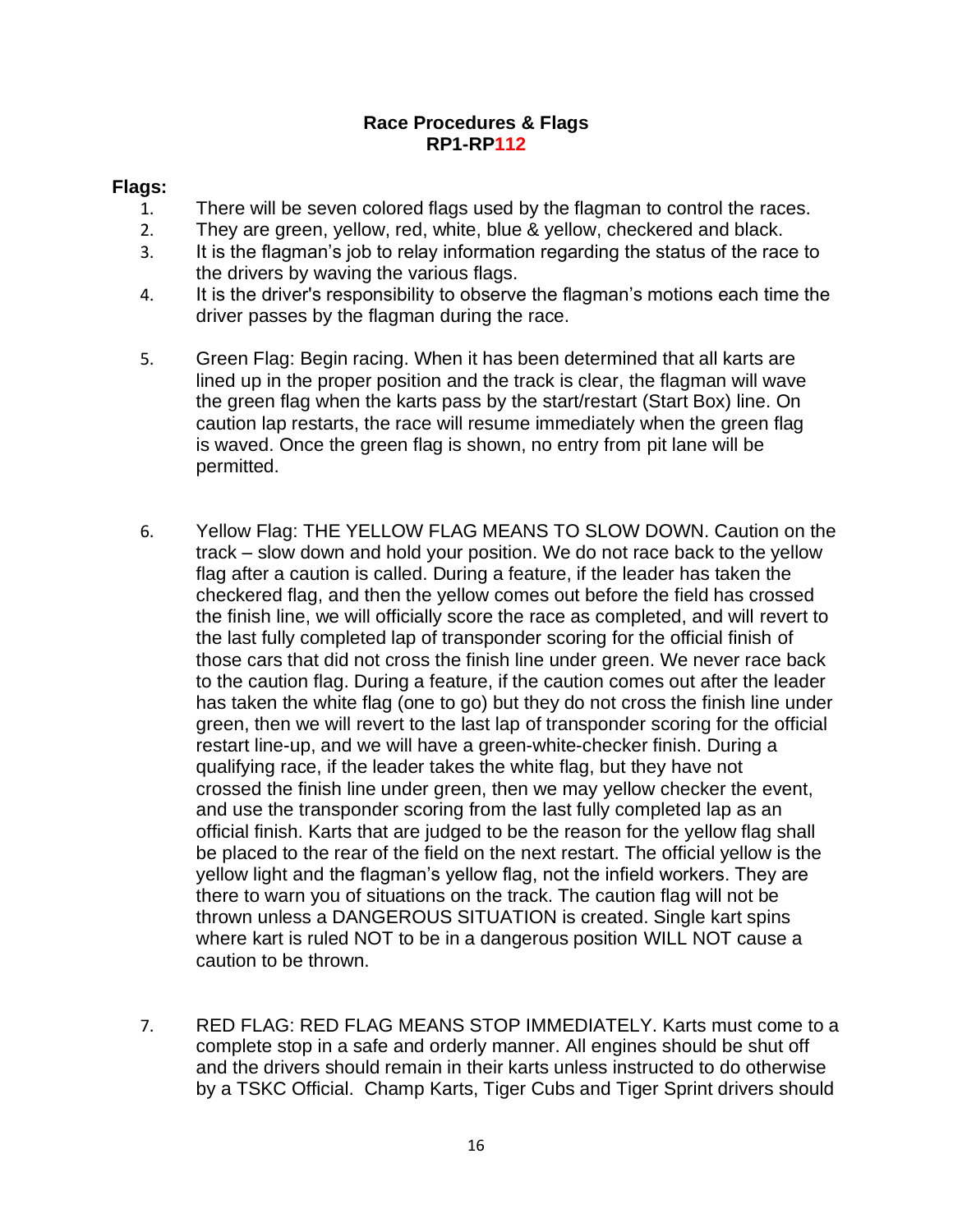remain belted in their karts unless instructed otherwise by race officials. No repairs will be allowed during a red flag situation. If you are working on your kart and asked to stop due to a red flag condition; you must stop, or you will be disqualified (DQ) from that event. The race is scored according to the last completed lap under green. All drivers involved in a Red Flag must be cleared by safety personnel before returning to the race.

- 8. White Flag: Signifies 1 lap remaining in the race.
- 9. Blue Flag: Signifies competitor is about to be lapped. You must move to the outside without changing order until lapping kart has passed. Violators are subject to penalty during or after the event.
- 10. Checkered Flag: End of the race. The checkered flag is waved when the person leading the race crosses the start/finish line at the completion of the last lap. The first person to complete the designated number of laps for the race is declared the winner.
- 11. Rolled Up Black Flag: The rolled-up flag warning means the officials deem you are driving unnecessarily rough or bumping too hard, etc. You will receive only 1 rolled black flag signal. If flag is ignored, the next black flag you see will not be rolled up. ROUGH DRIVING WILL NOT BE TOLERATED AND WILL BE DEALT WITH SWIFTLY!!!!
- 12. Black Flag: Pull off the track immediately in a safe and cautious manner. If the flagman waves the black flag and points to you while you are racing, you must slow down using caution as not to interfere with the other racers and exit the track in a safe manner.

Reasons to be black-flagged may include: an unsafe situation with your kart, your speed is off pace to the point where it is a danger to other drivers, reckless driving, unsafe or unsportsmanlike conduct.

If you are black-flagged for any reason, you MUST leave the track within two (2) laps.

- If you are black flagged for a mechanical reason You will be scored in last place based on the number of karts starting the race.
- If Black flagged for a mechanical reason and if repairs can be made you may only re-enter the event under caution flag conditions only.
- If you are black flagged for unsportsmanlike conduct, you will be disqualified for that event and you will not be eligible to use those points as your drop.
- If you do not leave the track in the specified time, you WILL NOT be scored and will forfeit all points for the day.
- Any unsportsmanlike actions resulting from this situation could also result in suspension from the track for several events.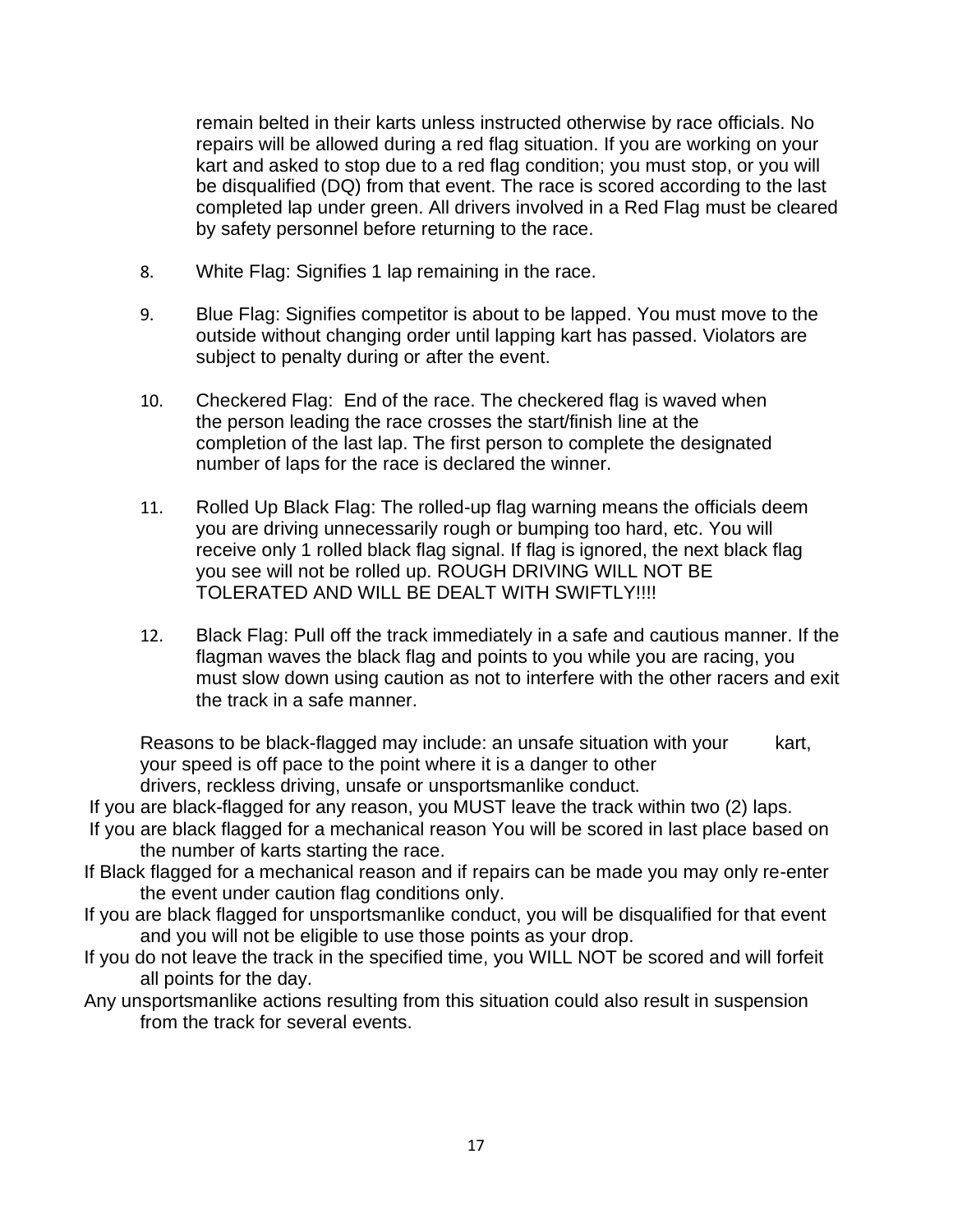## **Rookie Drivers:**

- 13. A rookie driver is classified as a driver that has never raced.
- 14. A driver moving up from the rookie champ or mini kart class is also classified as a rookie driver as these classes are not familiar with all the flags or race procedures.
- 15. All rookie drivers must have a clearly visible "X" on the back of their helmet or the back of their kart.
- 16. The "X" may be removed after the first three racing events attended.
- 17. Rookies shall start in the rear of their heat races for the first three racing events attended. This excludes the Novice class. This may be extended at the race officials' discretion.

Warm-ups/ Practice:

- 18. If race officials notice that a driver's safety equipment is not installed correctly or has come loose, the track will throw a yellow flag/yellow light immediately to allow the drive to fix the safety equipment issue.
- 19. Three courtesy laps will be given to the driver to fix the safety equipment issue.
- 20. That driver shall restart at the rear of the field at the next restart.
- 21. Prior to heat races (qualifying) there will be an attempt to give at least 1 warm-up (practice) session for each class.
- 22. It is the responsibility of the driver to be on time and staged with your respective class for the practice session.
- 23. Practice will run in the race order.
- 24. Additional practice sessions- time permitting will be at the discretion of the race officials.

## **Heat and Feature:**

- 25. A maximum of 20 karts may start a point paying feature race. A maximum of 26 karts may start a special event feature.
- 26. 1 (one) 15 lap heat race will be run if 15 karts or less are entered for senior divisions
- 27. 1 (one) 10 lap heat race will be run if 15 karts or less are entered for junior divisions.
- 28. If there are 13 through 20 karts entered; 2 (two) heat races of 12 laps each will be run.
- 29. Heat #1 will determine the inside row; Heat #2 will determine the outside row.
- 30. If there are 21 through 24 karts entered; 2 (two) heat races of 12 laps each will be run, with the top 8 finishers from heat #1 and the top 8 finishers from heat #2 transferring to the feature, in positions 1-16. Heat #1 will determine the inside row and heat #2 will determine the outside row.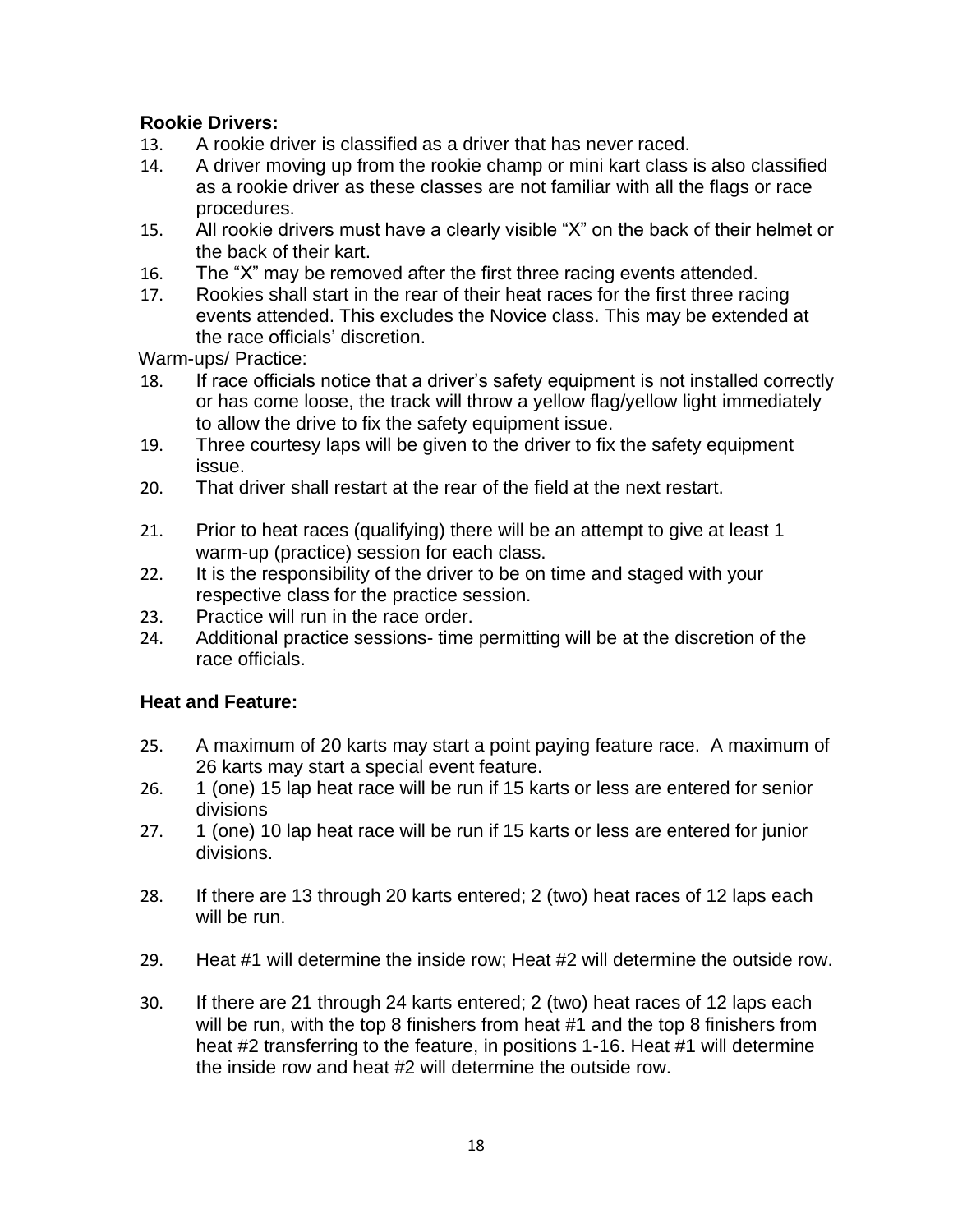- 31. If there are 21 through 24 karts signed in, a 12-lap consolation race will be run. The top 4 (four) finishers from the consolation race will transfer to the feature in positions 17 thru 20.
- 32. Time trials will be run when 25 or more karts are entered; the top 16 karts will transfer directly to the feature and the other 4 (four) positions will transfer from a 12-lap consolation race or races.
- 33. If you do not take time, you will start last in the heat or last in the consolation (Consi) race.
- **34. In the event you fail post-tech after time trials or heats you will be placed in the rear of the last consi.**

## **Transponder Rules:**

- 35. Transponders are required on all karts during qualifying and feature events.
- 36. Transponders will be distributed at kart sign-in and/or at the staging area adjacent to the pump-around shack.
- 37. It is each competitor's responsibility to get the transponder assigned to them, and to have it installed correctly for each qualifying and feature event.
- 38. The transponder must be affixed in the approved holder on the bottom half of the steering column.
- 39. Transponders that are not installed correctly may be grounds for disqualification from that event.
- 40. Karts that enter the racing surface without registering a transponder signal will be stopped and inspected.
- 41. If the transponder is installed correctly; the competitor will not be penalized to the last starting position.
- 42. If the transponder is NOT installed correctly; the competitor will forfeit their starting position and will be placed to the rear of the starting order for their 1<sup>st</sup> offense.
- 43. 2  $2<sup>nd</sup>$  offense during the same race event shall result in that competitor not being allowed to run in that race.
- 44. The transponder will determine the finishing race position, not the nose of the kart.

## **Pump Around:**

- 45. The pump around is required for all classes except for Mini Kart, Tiger Cubs Rookie Champs & 2 cycles.
- 46. Drivers must be out of the kart when fueling.
- 47. Prior to gridding for the feature race, the competitor must come up to the pump around with a completely empty tank and use the club supplied fuel.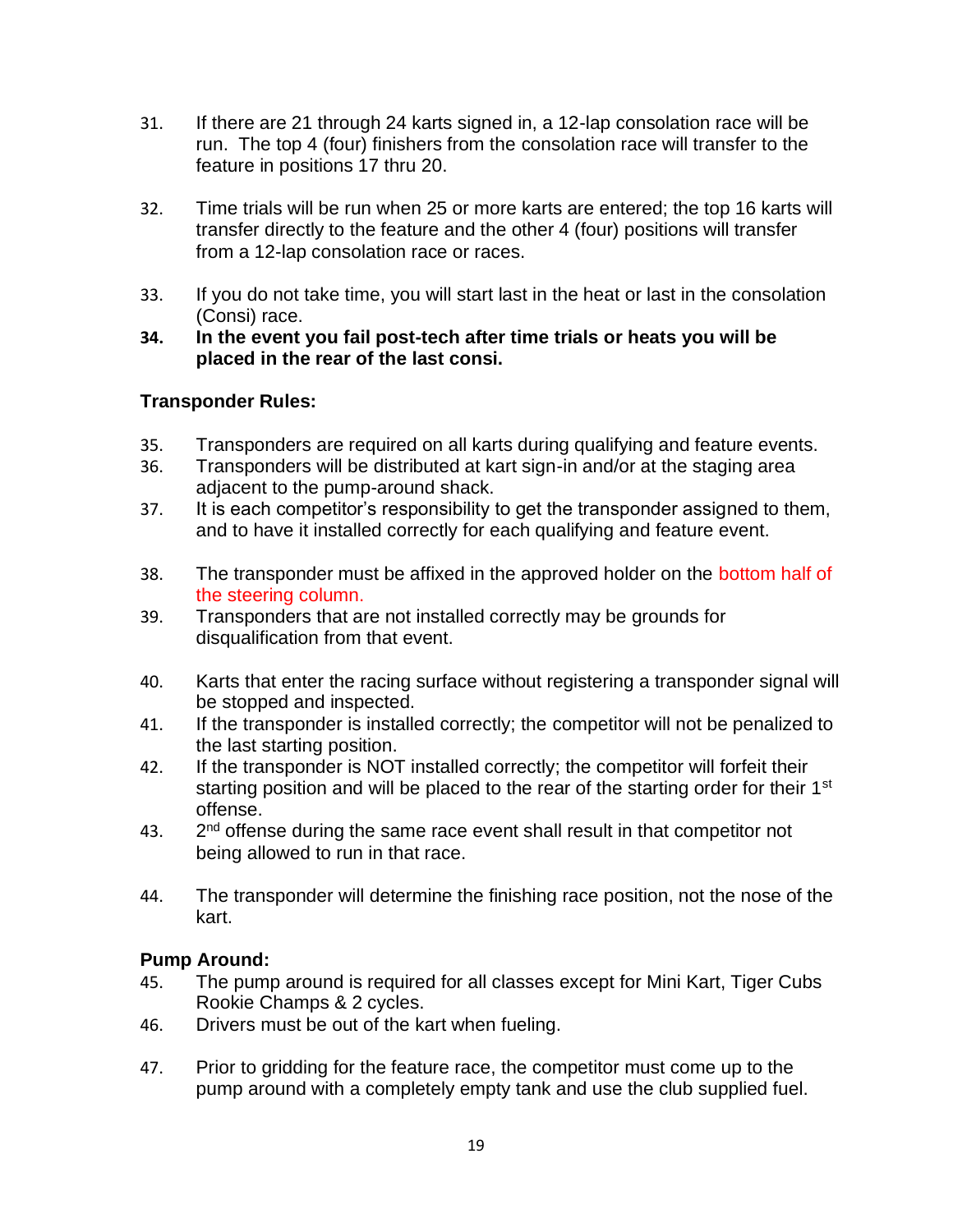- 48. It is the competitor's responsibility to make sure the correct fuel is put into your tank during all pump-around procedures.
- 49. Once you have gone through the pump around, you can NOT put any further fuel into your kart, unless it is a predetermined refueling race event.
- 50. If caught with Dirty Fuel in any type of qualifying event, your fuel will be checked during post-race technical inspection, regardless of finishing position.
- 51. If found with dirty fuel after post-race technical inspection you may be subject to suspension @ the tech inspector's discretion.

## **Handicapping Points System:**

52. A handicapping points system is used to set the heat and feature lineups.

For the 2021 racing season handicapping for point events will be as follows:

All drivers will draw a pill at sign in- That is where you will start your heat race (pending race director discretion).

The winner of the heat race will draw a chip at the scales- The chips will have a 0, 2, 3, 4, or 5. That number will indicate what the invert will be.

The top 5 drivers after post-race tech will be eligible for the invert.

6<sup>th</sup> place on will start straight up in the feature.

The top 5 drivers after passing post-race tech will be rewarded points for their heat race.

**1 st= 5 points 2nd= 4 points 3rd= 3 points 4th= 2 points 5th= 1 point**

#### Participation classes

Drivers will draw for position at sign in- that will determine the lineup for the heat race.

The feature line up will be set based on the heat race finish lineup (straight up start)

#### *Points are as follows:*

| 1st Place | 43 Points | 12 Place | 20 Points |
|-----------|-----------|----------|-----------|
| 2ndPlace  | 40 Points | 13 Place | 18 Points |
| 3rd Place | 38 Points | 14 Place | 16 Points |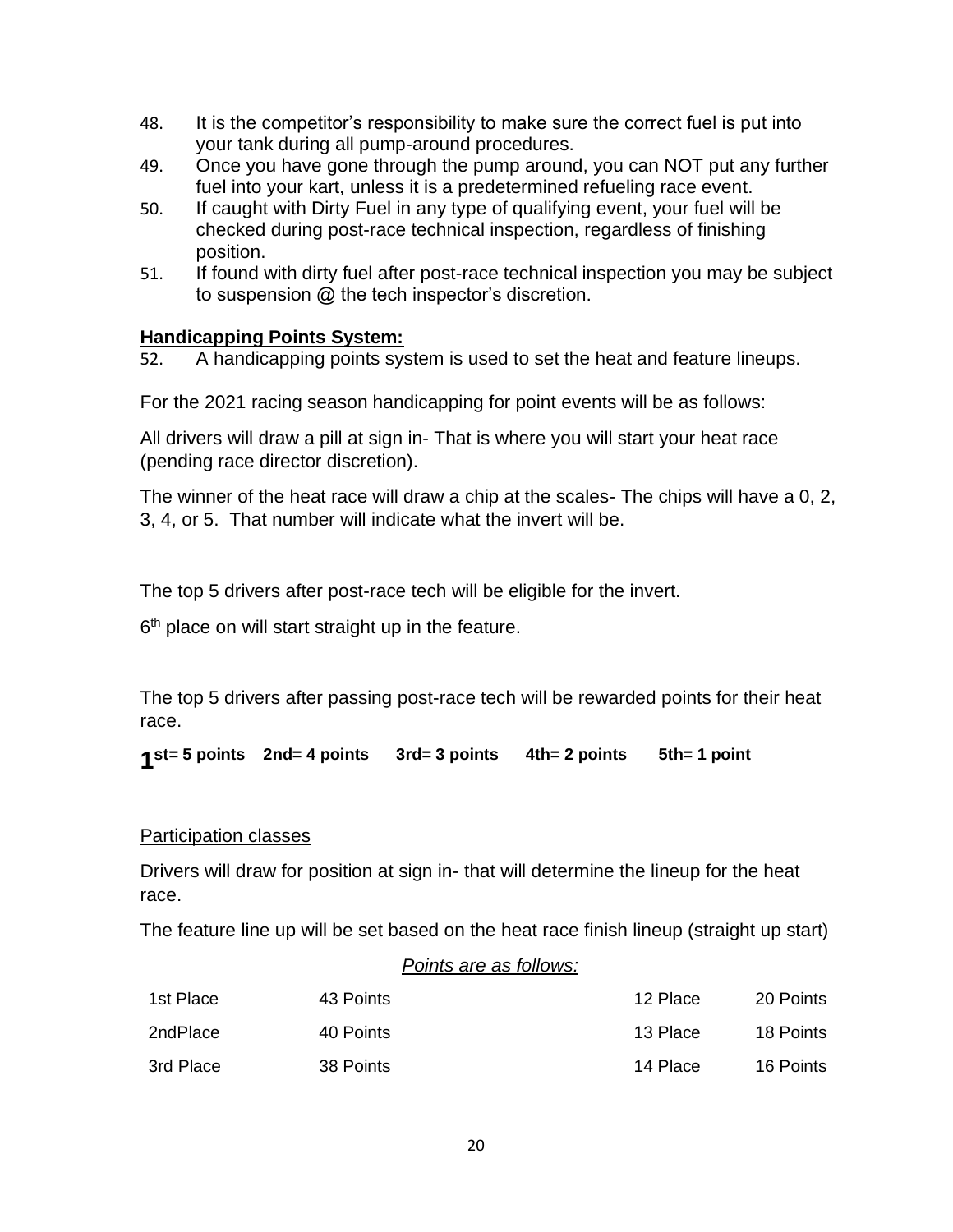| 4th Place | 36 Points | 15 Place | 14 Points |
|-----------|-----------|----------|-----------|
| 5th Place | 34 Points | 16 Place | 12 Points |
| 6th Place | 32 Points | 17 Place | 10 Points |
| 7th Place | 30 Points | 18 Place | 8 Points  |
| 8th Place | 28 Points | 19 Place | 6 Points  |
| 9th Place | 26 Points | 20 Place | 4 Points  |
| 10thPlace | 24 Points |          |           |
| 11thPlace | 22 Points |          |           |

#### **Race Duration:**

53. Race officials reserve the right to reduce the number or laps for the heat or feature race based on time, weather and kart count.

 Mini karts, Rookie champs & Tiger Cubs will run 10 lap heats and 15 lap features

 Junior classes (Tiger Sprints & Junior Sportsman A & B) will run 10 lap heats and 25 lap features.

All other classes will run 15 lap heats and 30 lap features.

- 54. A 20-minute time limit shall be imposed for all qualifying and feature events, except for special feature events.
- 55. Official event time will be kept by the Race Director.

#### **Race Line-up & Program:**

- 56. Each class should be lined up on the het grid in their starting order.
- 57. Tire covers, warmers, kart buggies, refueling or working on karts will not be allowed on the hot grid.
- 58. Any requested driver changes after sign-in closes must be approved in advance by the Race Director.
- 59. Failure to do so will result in the kart being black flagged or disqualified.
- 60. Only the driver and one team member is allowed on the hot grid for Sr. Classes.
- 61. Junior drivers and 2 team members are allowed on the hot grid for all Jr. Classes.
- 62. At the discretion of the Pit Steward, karts failing to grid on time may be started in the rear.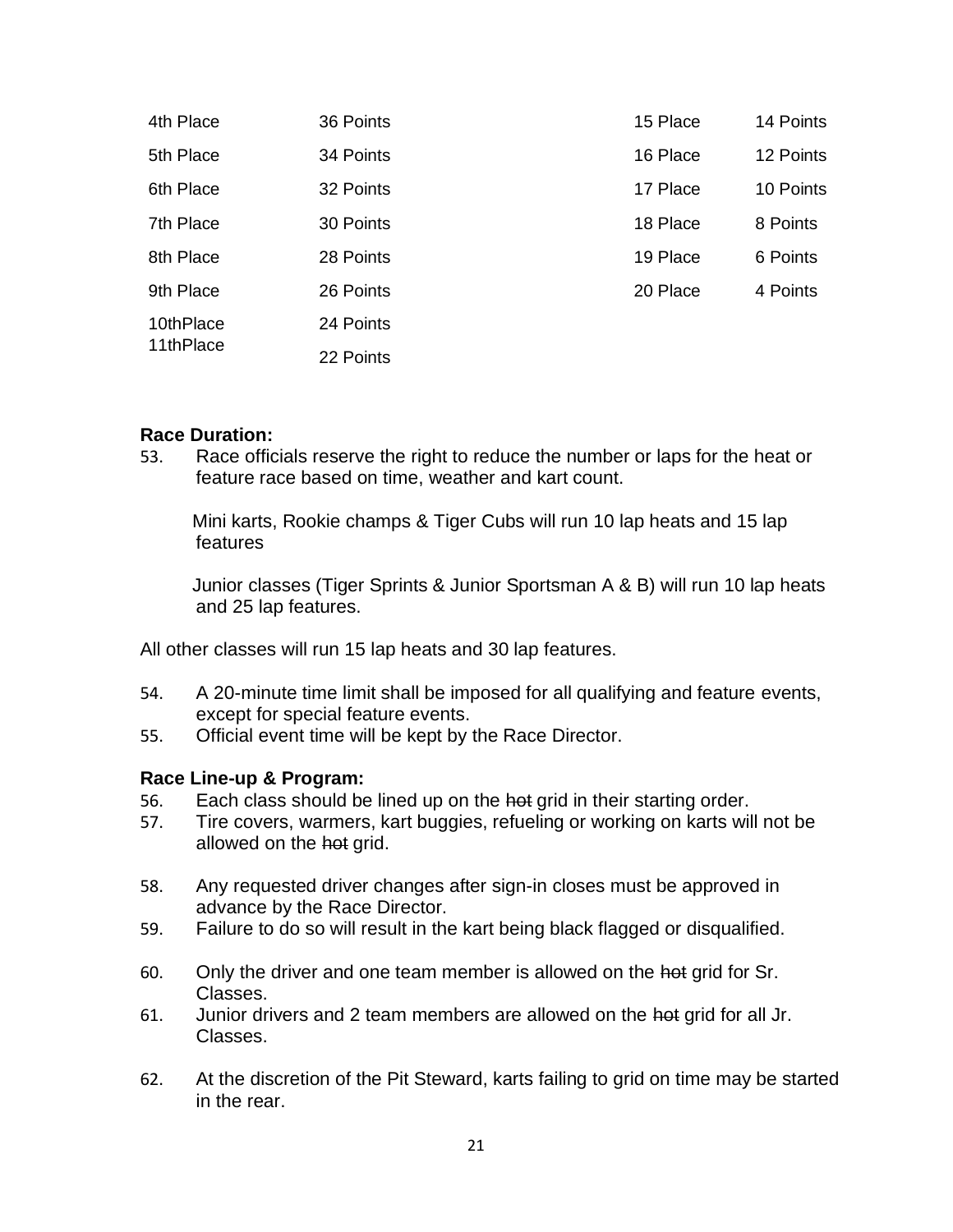## **Scratched Entries:**

- 63. In the event of a scratched entry for a heat or feature event the space shall be filled.
- 64. If the karts are on the grid, karts will cross over
- 65. If the karts are on the track, karts will move forward in line to fill the vacancy.

## **Special Race Lineups/procedures:**

- 66. For all non-points races or special events initial heat race-lineup will be determined by draw at the time of sign-in.
- 67. All other special events at TSKC will draw for position at the time of sign-in; based on the advertised event, that draw will set the lineup for heats or time trials.
- 68. A split feature or fuel stop will start from the last lap completed.
- 69. At the restart of the race, the caution karts will go to the rear.
- 70. Caution will be considered a continuation of the race.
- 71. For special events, any racer entered in that event is eligible to fill out a technical protest for that event only, unless you miss a driver's meeting.

## **Race Start:**

- 72. Hot laps may be given at the discretion of the Race Officials.
- 73. All karts must stay in line and maintain pace.
- 74. On the signal from the starter, karts should form in double file.
- 75. Once the flagman has given the one-to-go signal, absolutely no tire scrubbing will be allowed.
- 76. Inside pole kart sets a reasonable pace.
- 77. No acceleration until reaching the designated starting line.
- 78. On the initial start- no passing until karts cross the start/finish line.
- 79. If you pull off the track or there is a problem on the starting grid for any reason prior to the green flag; You will receive 3 courtesy laps. If you can return to the track, you must start in the rear.
- 80. Karts attempting to pass before this point will be penalized during a caution or at the end of the race.
- 81. If there is a yellow flag before the completion of 1 lap, the original start position is assumed for all karts; Except for those that are sent to the rear for being responsible for causing the caution. This applies in all divisions.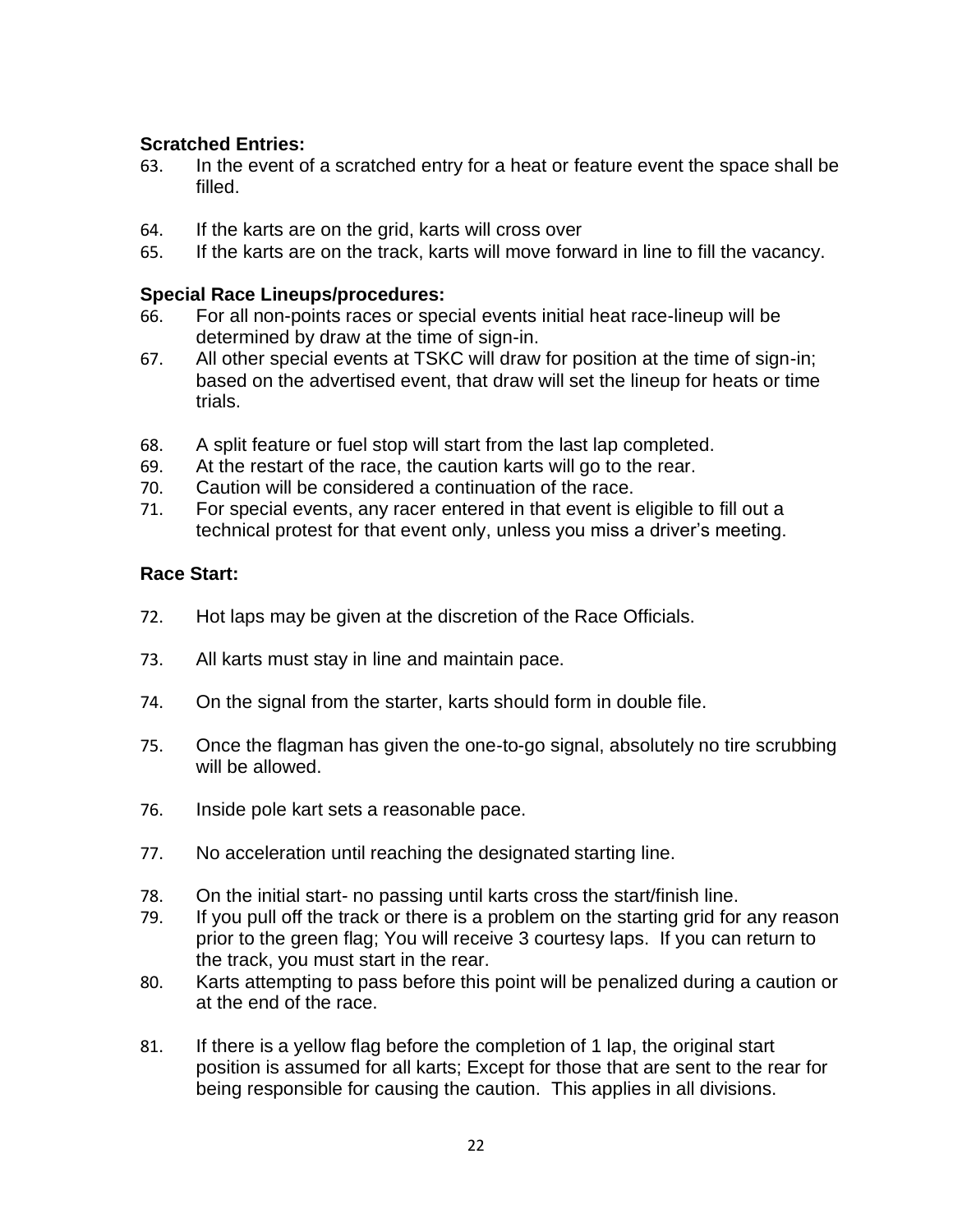- 82. A completely scored lap is considered official when the "balance of the field" has crossed the start/finish line.
- 83. This is a discretion call that will be made by TSKC officials.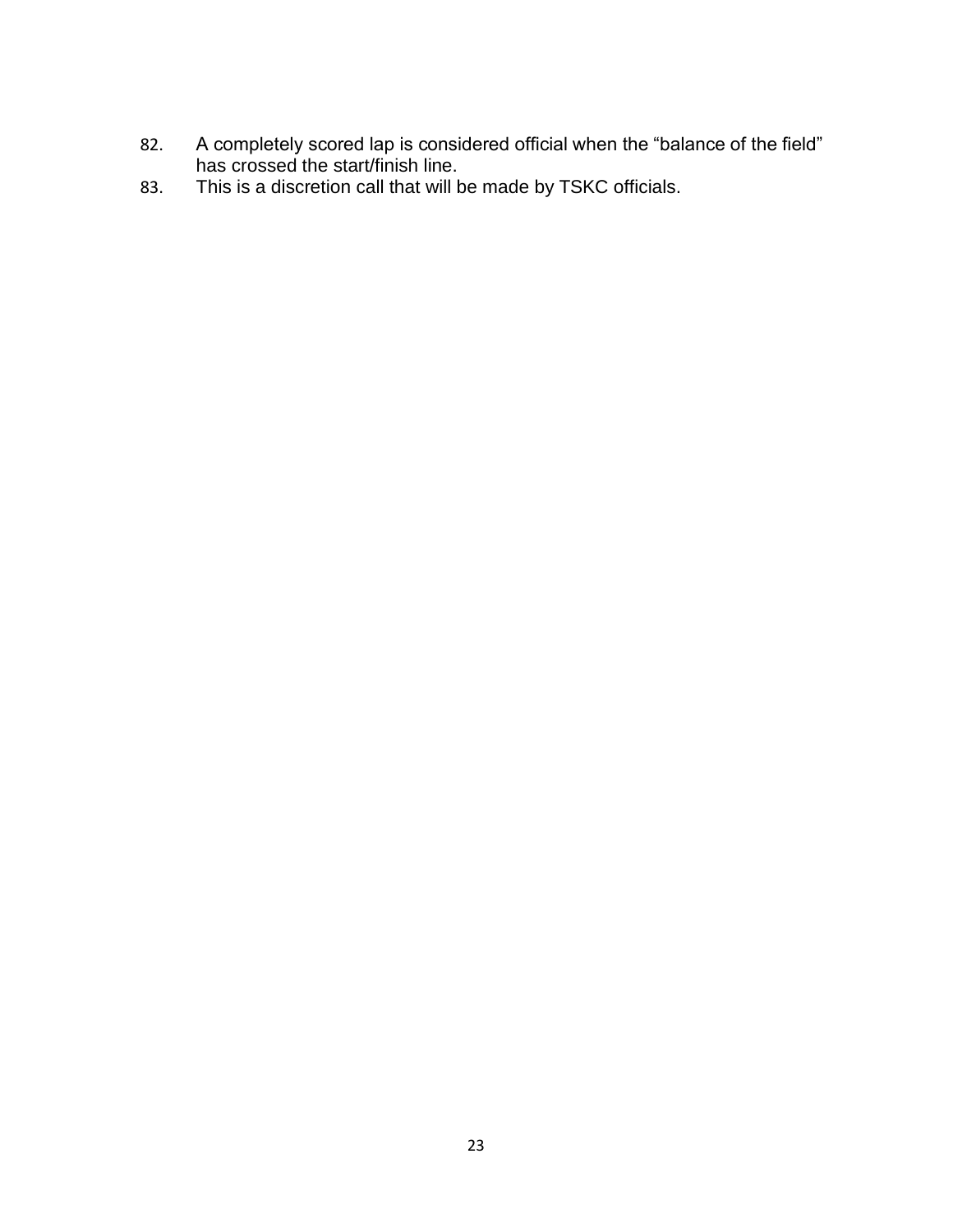## **Restarts after one lap complete:**

- 84. Line-up is in the order in which the karts were scored on the last completed green flag lap.
- 85. All re-starts will be double file.
- 86. A single-file restart may be signaled at any time at the Race Director's discretion.

## **Restarting karts & repairs:**

- 87. If your kart stalls and the race start/restart must be delayed in order to restart your kart, that will count as one of your 3 spins for the day.
- 88. Under yellow flag condition, you are only permitted to repair your kart in the designated area off the track deemed by Track Officials.
- 89. Tools, tires or parts are not permitted on the track or in the infield.
- 90. Working on your kart on the track surface or infield will result in disqualification from that event.
- 91. If you are involved in a caution flag, you will receive 3 laps of courtesy repair time once the scoring tower notifies the flag stand that the line-up is correct for restart.
- 92. You may pit and start repairs prior to that time.
- 93. Any kart that was not deemed as being "involved" in the current caution may also pit for repairs but will not be granted the 3-lap courtesy repair time.
- 94. If you pit for a repair and we utilize any portion of the 3-lap repair time for you, you will not be permitted to have another courtesy repair pit stop until we have officially completed at least one green flag lap.
- 95. A TSKC Race official will call out which karts are eligible for the courtesy laps and will call out the start of the courtesy repair laps over the Race Receiver, and each subsequent lap as well; until the 3 laps have been run.
- 96. We will then notify the karts that there is "one to go" and we will then go green.
- 97. The courtesy repair laps will apply to both qualifying and feature event.
- 98. The "Hot Pit" area is the specific area between the yellow lines; This is the only place that karts may be worked on during your racing event.
- 99. Once a kart exits the track to the "hot pit" area before or during a race, it can only return to the track under a yellow flag and under the direction of the Track Official.
- 100. The kart must restart in the rear.
- 101. Failure to comply with the Track Official will result in a disqualification.

## **Competitor Performance:**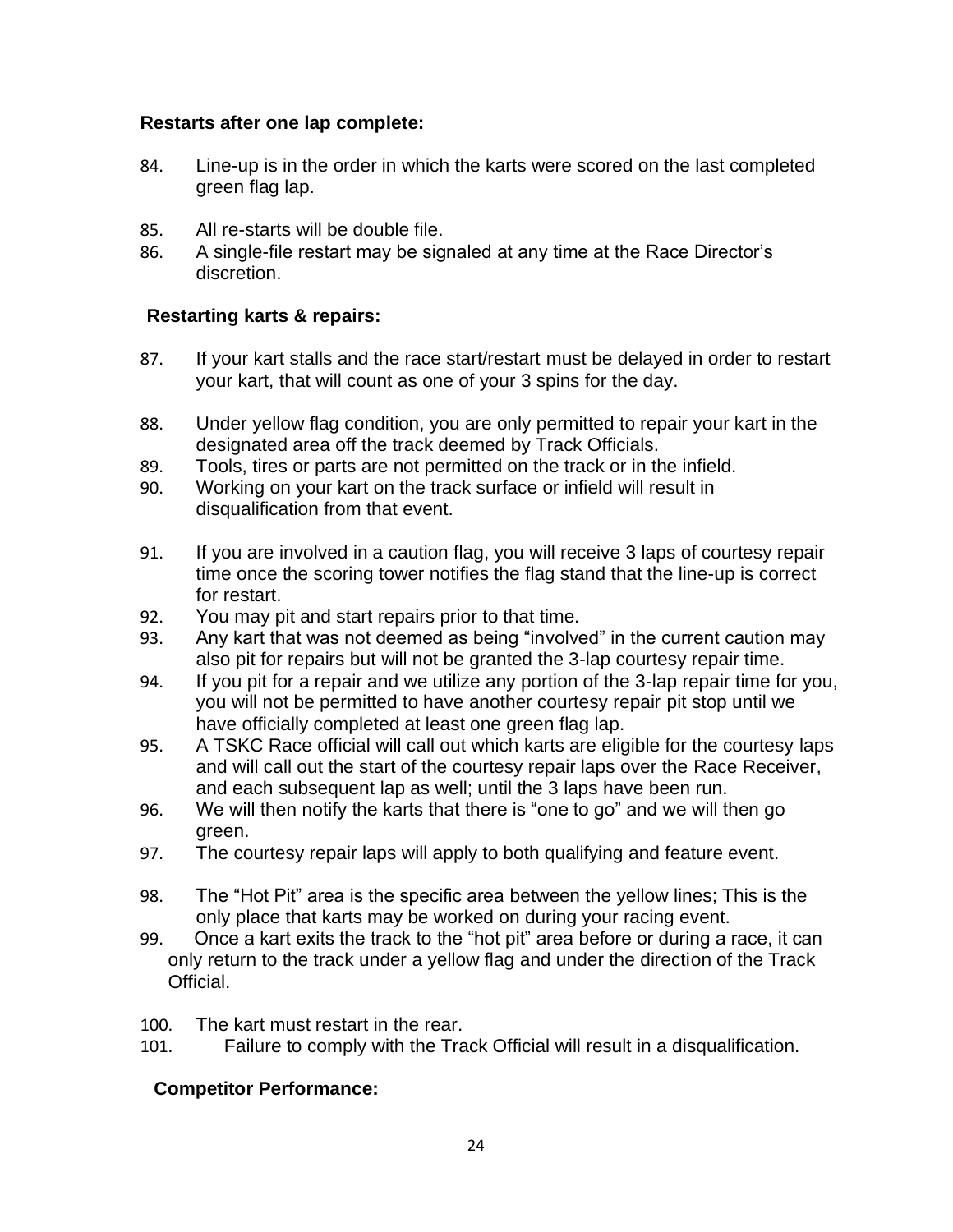- 102. Continual ill-handling or rough riding will result in disqualification.
- 103. Any kart leaving the race surface starts in the rear if a caution in thrown.
- 104. Anyone spinning out, and therefore bringing out a yellow flag condition, will automatically go to the rear of the field upon restart.
- 105. If you cause another kart to spin out and it was determined by the Race Director that you were at fault you will also go to the rear of the field.
- 106. Spin outs (without any contact to other karts or track barriers) due to trying to avoid a wreck will not be penalized, unless it is determined by the Race Director that you had ample opportunity to avoid the accident. This is a judgement call by the Race Director.
- 107. The intentional bringing out of the yellow flag will not be tolerated.
- 108. A 1-lap penalty will be imposed.
- 109. The black flag will be given to any kart/driver or pit crew displaying unsportsmanlike conduct at the track.
- 110. During a black flag, if the wrong kart pulls off the track; the race will be stopped, and the kart will get its position back.
- 111. Any kart spinning out 3 times on their own will be black flagged from the event.
- 112. Spinning to avoid a wreck will not count.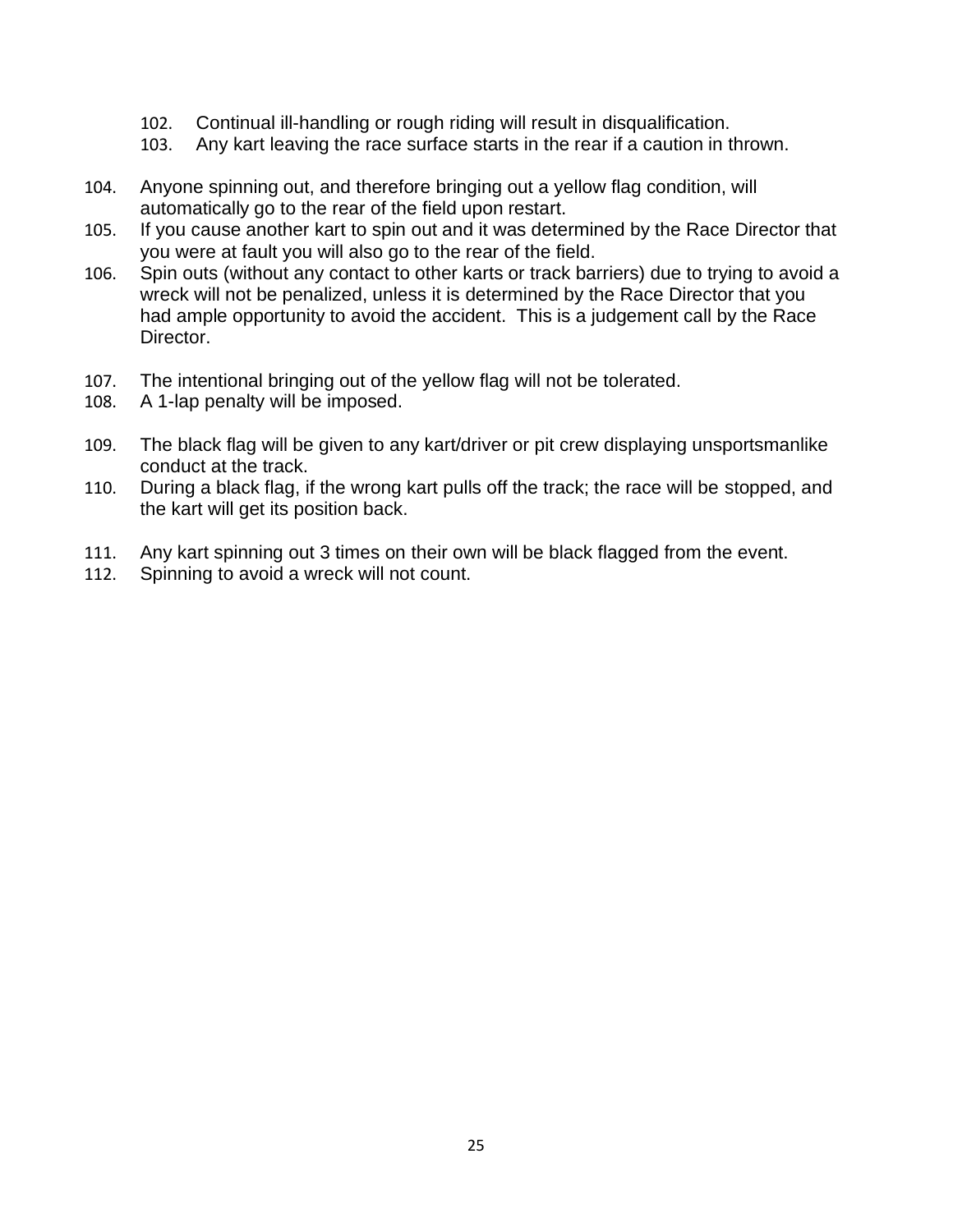#### **Scoring & Points: SC1-SC16**

#### **Scoring:**

- 1. The transponder will determine the finishing race position, not the nose of the kart.
- 2. Failure of the electronic scoring system to pick up the transponder signal will prevent the competitor from being timed for qualifying or scored in the race.
- 3. If a transponder falls off a kart or fails to function during a race, the Race Director shall contact the finishers immediately in front of and immediately behind the non-scoring kart and consult with the other race officials to verify its finishing position.
- 4. If the position can be verified, the Race Director can award a non-scoring kart its correct position.

#### **Points:**

- 5. Points will be awards from the time membership is paid in full. No back points will be awarded.
- 6. TSKC will have 12-point races. One (1) Drop Race is allowed
- 7. If we are unable to stage 12-point races due to weather/scheduling difficulties, all the races held will still be counted. TSKC reserves the right to add additional rain dates to the schedule to ensure the opportunity to run a full schedule.
- 8. The Mini Kart, Rookie Champ, Tiger Cub and Novice Champ classes are Participation only classes. No points will be awarded.
- 9. You must take the green flag in the feature event to receive points (unless heats are used as features). If the EMT is required to attend a driver (requested by the driver, Race Officials, or parent/guardian), that driver may not return to competition for that race event. If that driver is not capable of entering the feature event, that driver will be given last place position points, per number of karts entered, as described below.
- 10. Points are awarded as follows:

| 1st Place | 43 Points | 12 Place | 20<br>Points |
|-----------|-----------|----------|--------------|
| 2ndPlace  | 40 Points | 13 Place | 18<br>Points |
| 3rd Place | 38 Points | 14 Place | 16<br>Points |
| 4th Place | 36 Points | 15 Place | 14<br>Points |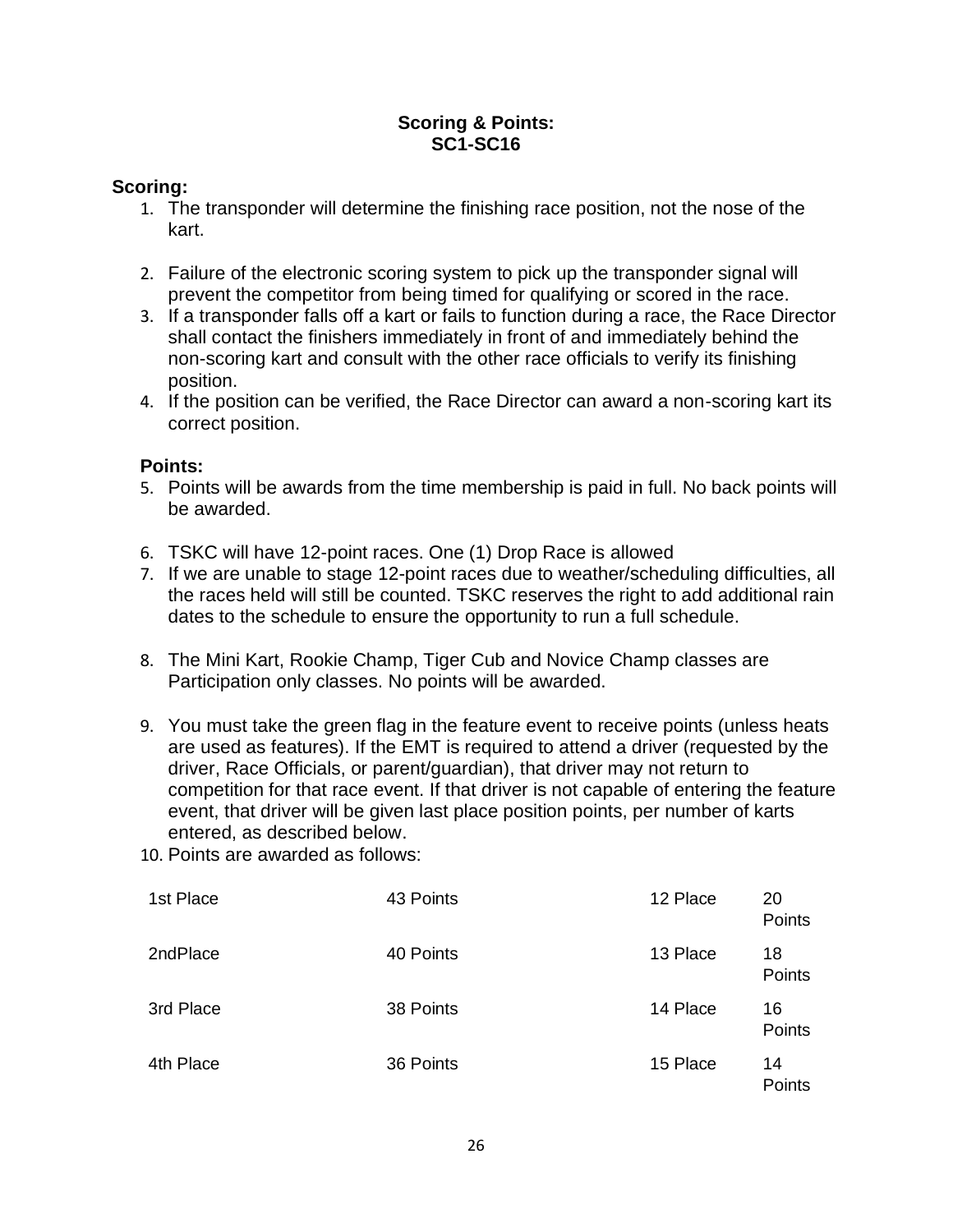| 5th Place          | 34 Points | 16 Place | 12<br>Points |
|--------------------|-----------|----------|--------------|
| 6th Place          | 32 Points | 17 Place | 10<br>Points |
| 7th Place          | 30 Points | 18 Place | 8 Points     |
| 8th Place          | 28 Points | 19 Place | 6 Points     |
| 9th Place          | 26 Points | 20 Place | 4 Points     |
| 10thPlace11thPlace | 24 Points |          |              |
|                    | 22 Points |          |              |

- 11. TSKC will start a "new" class if there is a minimum of 3 karts entered at the initial event, and there is no other existing class that they may compete in.
- 12. In order to receive points in a senior class, there must be 3 or more entries in each class /event.
- 13. Eligibility for Sr. end-of- the-year awards in a class or series you must meet the following criteria. Must be a club member, the class must have a minimum of 3 karts all season to receive championship awards. Racers must run a minimum of 8 points races. Participant awards will be given in senior classes at the banquet to those individuals whose classes did not meet the 3 or more entries.
- 14. Eligibility for Jr. end-of- the-year awards in a class or series you must meet the following criteria. Must be an associate club member, the class must have a minimum of 3 karts all season to receive championship awards. Racers must run a minimum of 5 points races. Participant awards will be given in junior classes at the banquet to those individuals whose classes did not meet the 3 or more entries. Rookie classes are eligible only for participant awards.
- 15. All qualified club members racing for points will receive points for all finishing positions. All non-qualified members will receive last place points determined by the last finishing club member.
- 16. All consecutive point positions will be awarded to club members in money races only, thereby disregarding the finishes of non- members (so as not to interfere with club points races)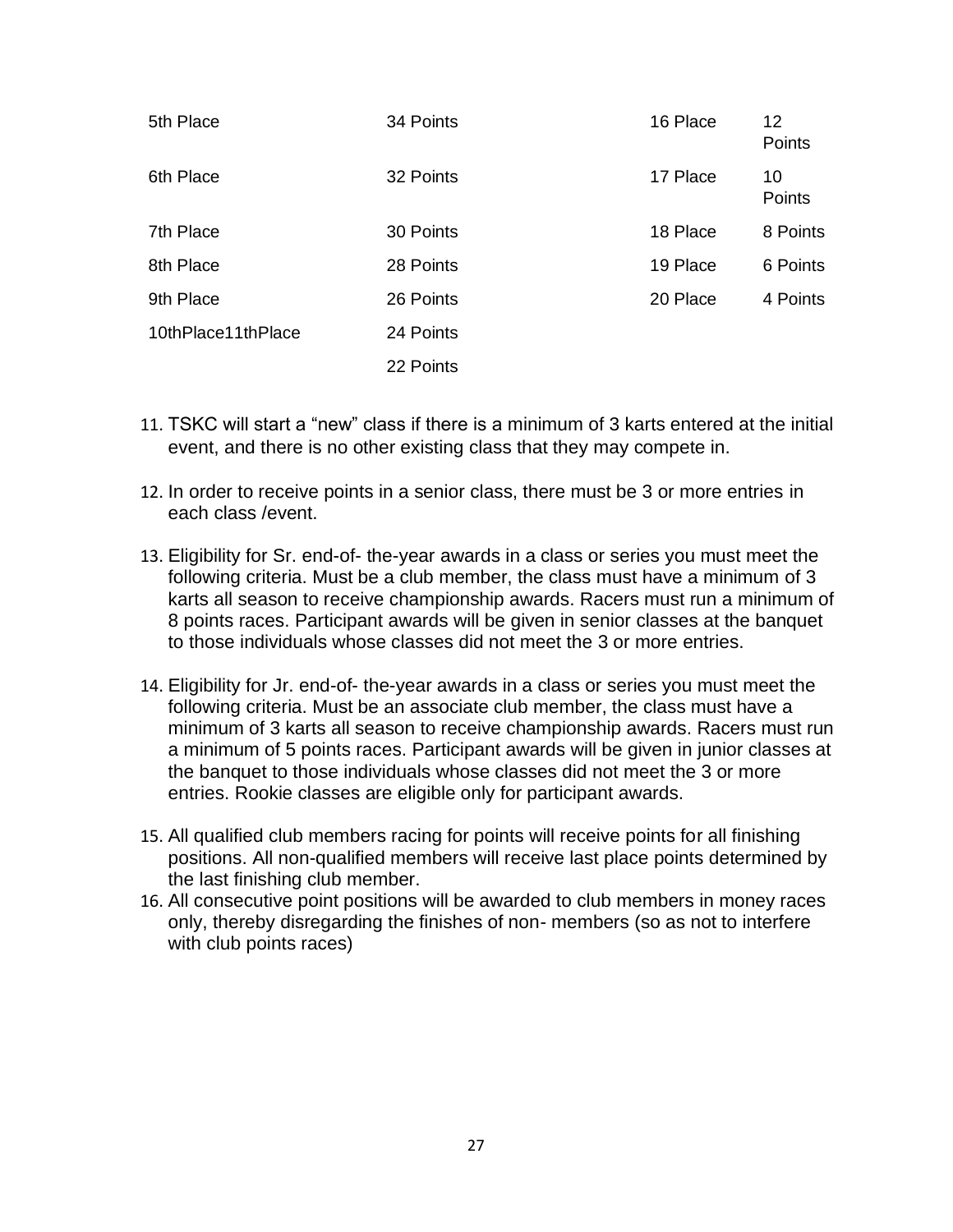#### **Post-Race Tech: PRT1-PRT28**

- 1. At the completion of the qualifying or feature race, the top three finishers must immediately go to the impound area.
- 2. This is the responsibility of driver or parent to make sure they go directly to the impound area.
- 3. Failure to do so will result in a disqualification. Take your helmet, gloves, etc. and leave the area.
- 4. All drivers in the heat and feature must have their karts weighed immediately after the race.
- 5. Failure to do so will result in disqualification for the heat and/or feature for that event. You will receive NO points for that heat or feature.
- 6. Lead may not be returned to a kart for post-race weighing. In the interest of safety, if your kart loses a piece of lead, you will be automatically disqualified from that race event.
- 7. All weights must be painted white, have the kart number on them, and fastened with a minimum of a  $5/16<sup>th</sup>$  bolt either with a double nut or a single lock nut and pinned.
- 8. In the interest of safety, all teams should inspect their lead mounts weekly.
- 9. WKA engine rules will apply. Please see the WKA Technical Manual for engine tech regulations for all classes. All racers are encouraged to obtain a WKA Tech Manual and to learn the rules. The determination of what is to be teched for each class is at the discretion of the tech official.
- 10. Do not remove your kart from impound area until Tech Officials give you the okay.
- 11. Maximum of (2) people are allowed in impound during inspection per the Tech Official.
- 12. If you are racing in more than one class with the same Kart, you must notify the Tech Official prior to the qualifying race and the Tech Official will give you instructions for releasing your kart from the tech area.
- 13. Fuel and oil tests may be conducted at any time during the race program.
- 14. If caught with Hot Oil in any type of qualifying event, your Oil will be checked during post-race technical inspection, regardless of finishing position.
- 15. If found with Hot Oil after post-race technical inspection you may be subject to suspension @ the tech inspector's discretion.
- 16. All restrictor plates, regardless of the place of finish are subject to a plate check at the discretion of the Tech Officials.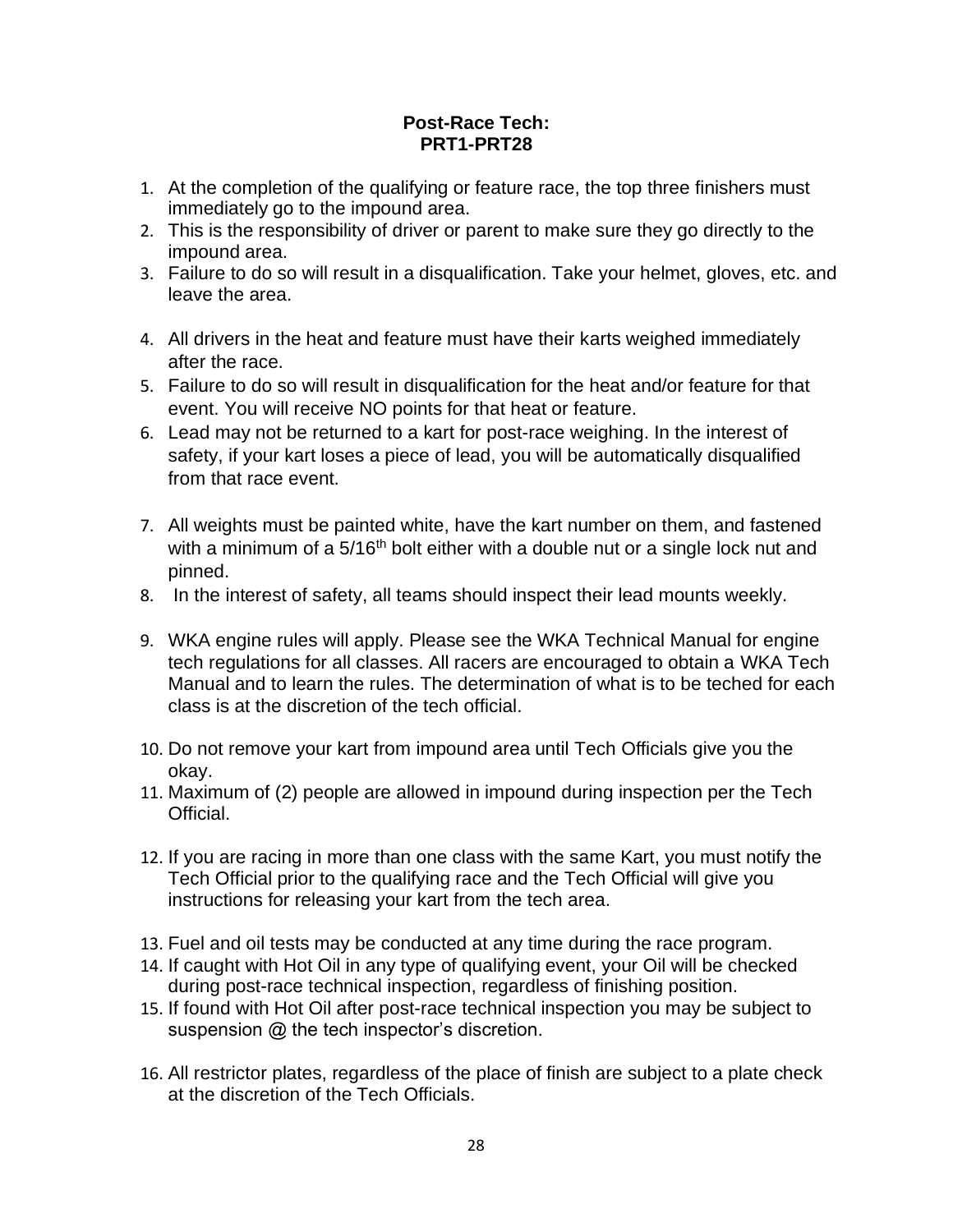17. If, between the heat race and the feature, you change engines or change any engine part (carb, tank etc.), you must first notify tech officials for instruction. If an engine is changed, it will be held in impound until the races and tech are completed. When an engine is changed, you must start at the rear of the field.

## **Non-Points Classes:**

- 18. Anyone getting disqualified for any reason will receive 1 (one) race week of probation for the parent /guardian who signed him/her in for that race.
- 19. 2nd offense \$50.00 fine plus a suspension for one race week and probation for the rest of the year.
- 20. 3rd offense will result in \$50.00 fine PLUS EXPULSION FROM THE TRACK FOR THE REMAINDER OF THE YEAR!!

#### **Disqualifications:**

#### **Any disqualification cannot be used as a drop.**

Anyone getting disqualified for any engine technical violation will forfeit all points awarded from that day and it cannot be used as a drop. First offense:

-For Junior classes; The parent/ Guardian who signed the competitor in for that event will be on probation for the following week.

-For Senior classes; The driver will be on probation for the following week.

2<sup>nd</sup> offense:

A \$50 fine plus a suspension for one race and will be on probation for the rest of the year.

3 rd offense:

A \$100 fine plus 3-points week suspension. All fines must be paid in cash prior to signing in for the next event.

4<sup>th</sup> offense in a calendar year:

You will receive expulsion for the racetrack for 12 months from the infraction.

Anyone getting disqualified for a "Spirit and intent" violation will forfeit all points awarded from that day. This cannot be used as a drop and may result in additional penalties.

First Offense:

-For Junior classes; The parent/Guardian who signed the competitor in for that event will be on probation for the remainder of the season.

-For Senior classes; The driver will be on probation for the remainder of the season.

2<sup>nd</sup> offense:

A \$100 fine and 3-points week suspension.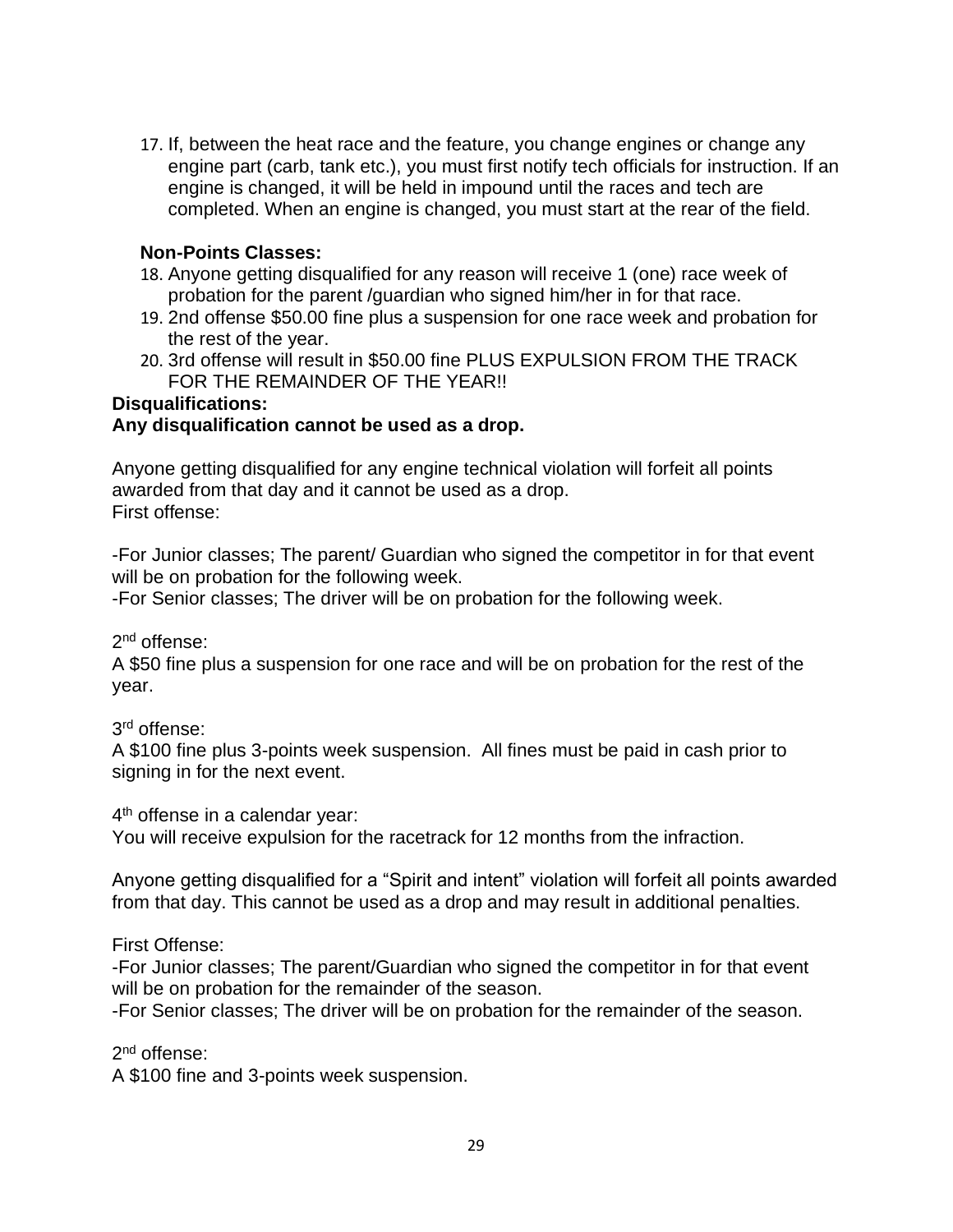3<sup>rd</sup> offense in a calendar year:

A \$150 fine and expulsion from the racetrack for 12 months from the date of the infraction.

Any disqualifications can NOT be used as a point drop at the end of the season.

## **Race Day Trophies:**

- 21. All Mini Kart, Rookie Champ, and Tiger Cub competitors will receive a participation award.
- 22. Tiger Sprint, Jr. Sportsman 1, Jr. Sportsman 2, Junior Sportsman Champ 2, Junior Lite, and Junior Champ competitors will receive a trophy for the top three positions.
- 23. Senior classes will receive a trophy for the top three positions (minimum kart count applies).
- 24. Minimum kart count for the awarding of trophies –
- 25. Junior & Senior (does not apply to Mini's, Rookies, Tiger Sprint and Jr Sportsman 1 & 2). Five or more karts – trophies will be awarded for the top three positions.
- 26. 4 karts top two spots.
- 27. 3 or less karts top position only.
- 28. If you signed up for a perpetual plaque, you are not eligible for a trophy weekly; you may receive a different prize at the race official's discretion.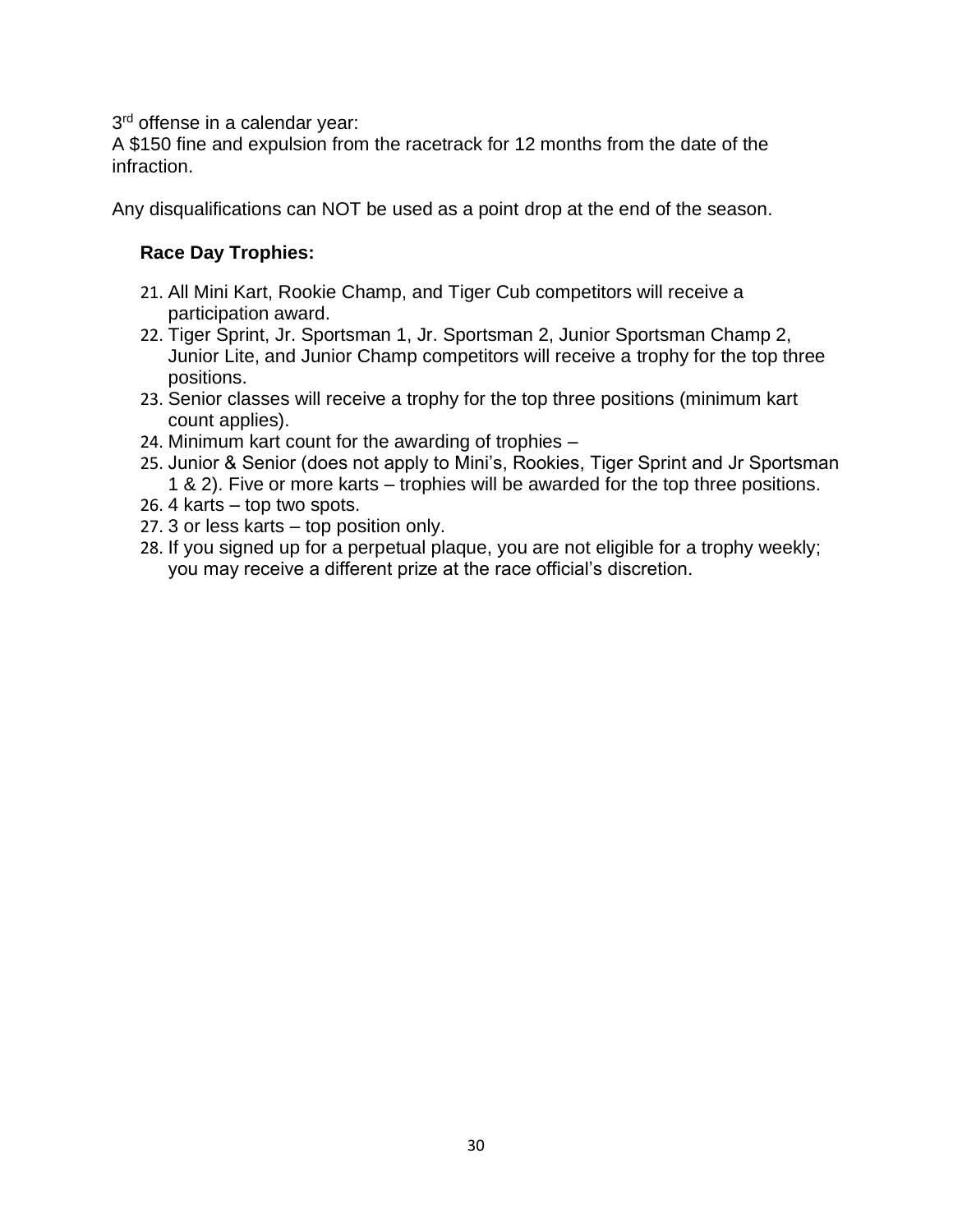#### **Protest & Appeals: PRO1-PRO10**

## **TSKC Technical Protest:**

- 1. Only the top five finishers in the feature can file a technical protest including an engine that finishes ahead of them.
- 2. All Technical protests MUST be given in writing to a track official within thirty (30) minutes of being notified of the infraction.
- 3. An engine protest is Two Hundred dollars. (\$200.00)
- 4. In addition, the protestor's engine will be torn down and inspected to the same extent t that the protest engine is.
- 5. If the engine is found legal, \$150 goes to the Engine, \$50.00 goes to the Tech Official.
- 6. If the engine is found illegal, \$150.00 goes back to the protester, \$50.00 goes to the Tech Official.
- 7. If both engines are found illegal- \$200 goes back to the club.
- 8. Engine protest forms are available in the Tech Barn. All engine protests will be the responsibility of the tech man.
- 9. Rules for engine protest and tech will also apply to all motors as per Current WKA Rule Book (& current updates as they become available) Except 2 Stroke

#### **Decisions:**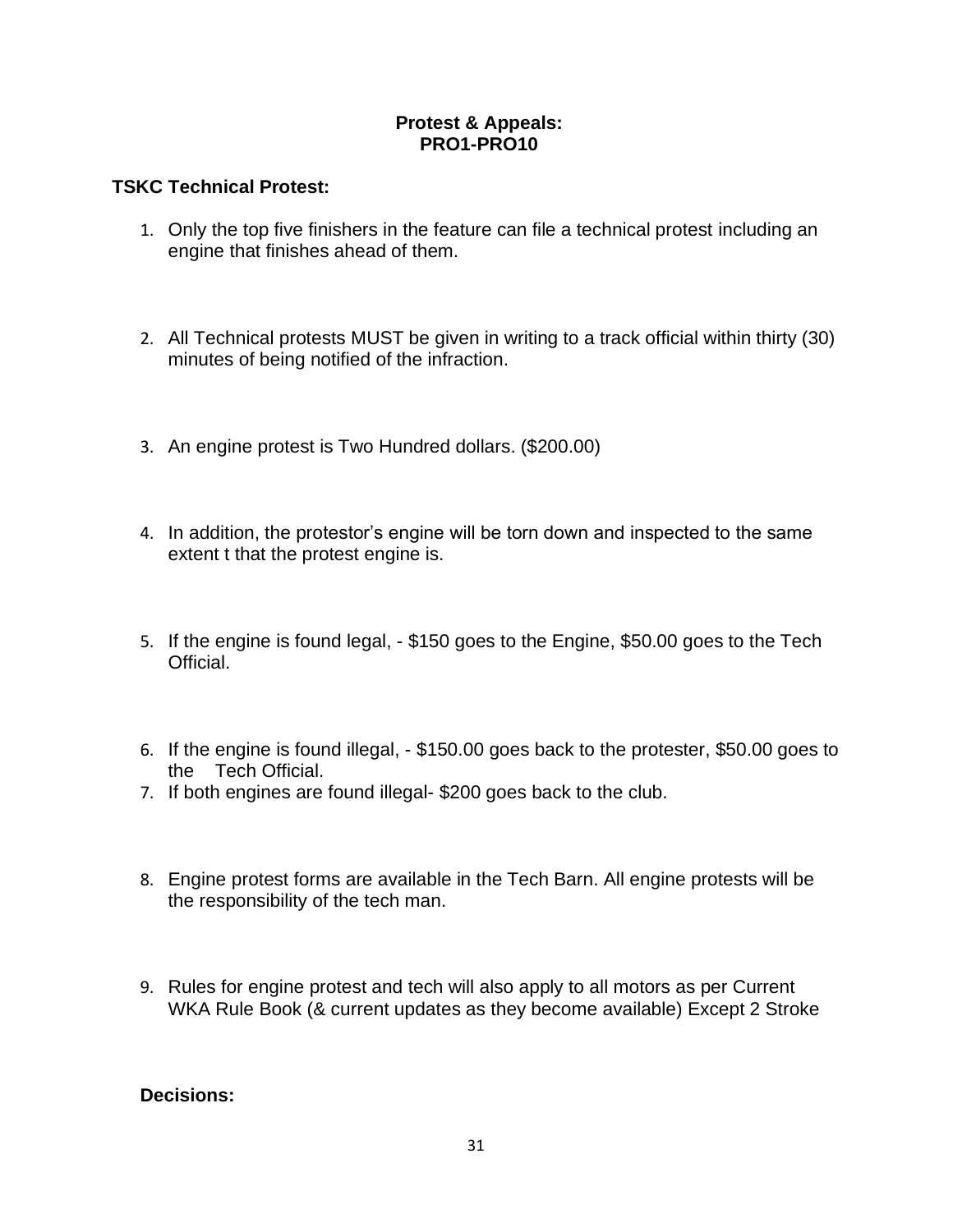10. **All decisions concerning scorekeeping, suspensions, disqualification and interpretation of rules by the TSKC Officials are final. Questions regarding race procedure or decisions will not be discussed while the race program is in progress. Anyone not adhering to this rule will be penalized – which may include, but not be limited to, ejection, suspension or forfeiture of points.**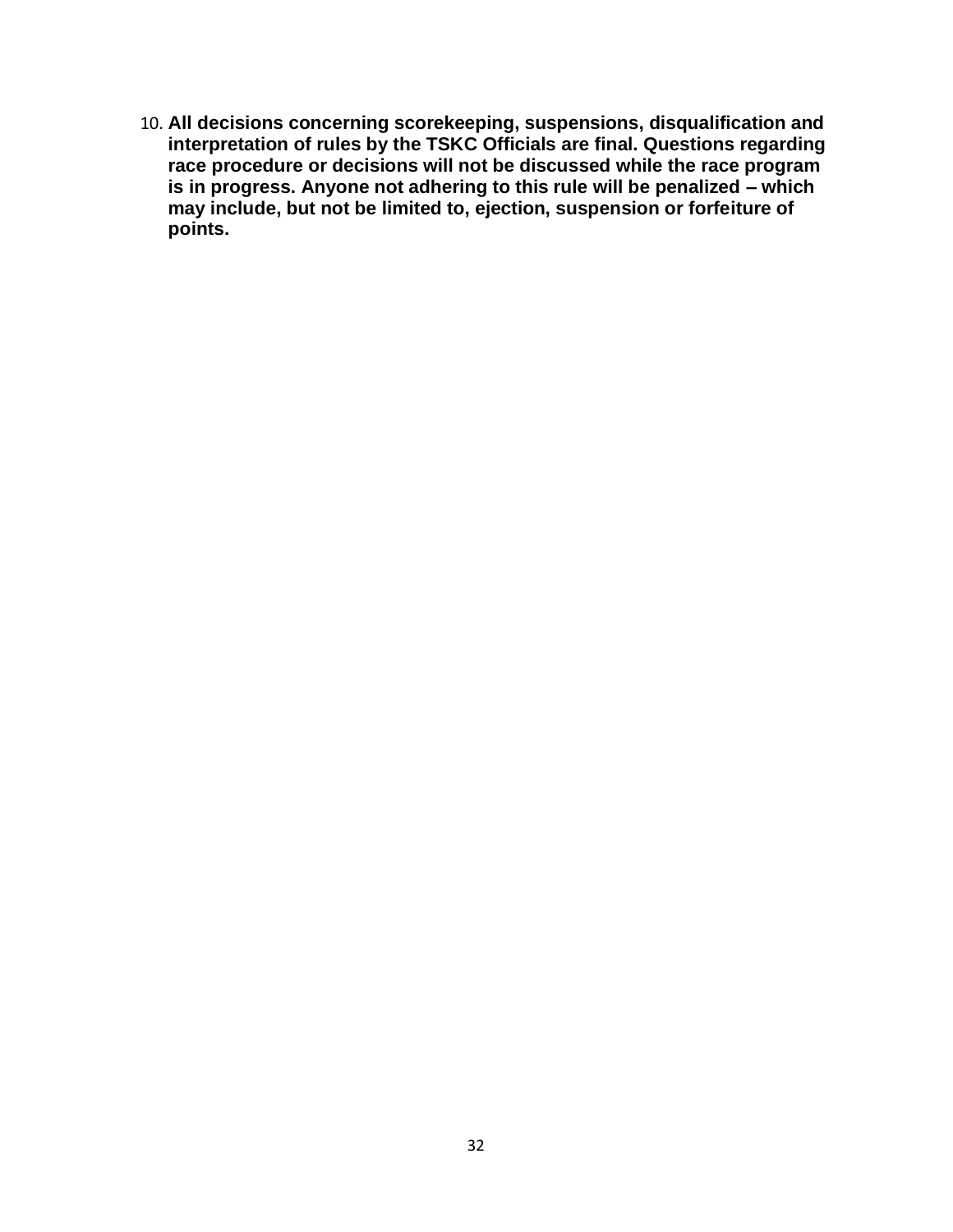## **TSKC Special Rules & Class Structures:**

## **TSKC Special Technical Rules:**

#### **\*\*\* 2022 Clone Engine Rules \*\*\***

WKA Engine Specific Tech for Box Stock Clone Classes (Champ and Flat Karts) 6.5 **OVH** 

Clone engines will run under the most current WKA rules with the following additions:

- Coated pipes allowed
- Must run a WKA approved blue restrictor plate with serial #

## **LO206 Rookie Champ:**

#### 87 octane fuel for all Rookie Champ classes

- \*Jr. LO206 w/4100 rpm rev limiter & .310 slide (#555732)
- \*17/55 gear
- \* Any Approved Briggs and Stratton LO206 drum clutch is allowed
- \* Any Briggs and Stratton LO206 seal is allowed in rookie competition only

\*Pipe 5506/5507 only

#### **LO206 Sr. Champ**

The LO206 will follow the current Briggs & Stratton LO206 Rules with the following addition:

87 octane fuel for all LO206 classes.

#### **Novice Champ class**

This class is a non-points class designed to run for one season only. Age: 15+ Weight: 400 lbs. Open Tire Rule. Open to the following engines. Animal: Black Plate Clone Blue Plate Flathead: No Plate LO206 Gear Rule: Open Pomfret / WKA Rules Apply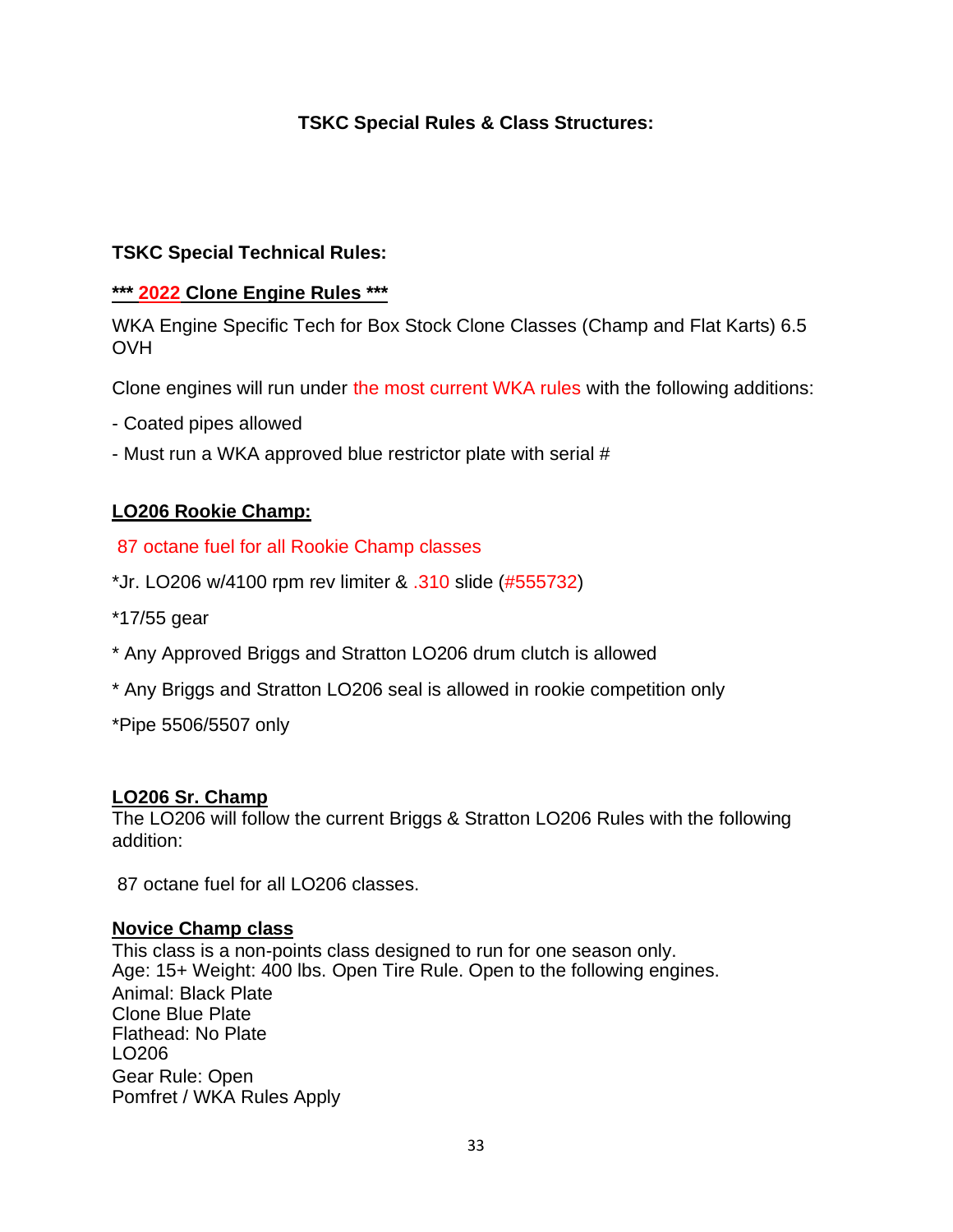Drivers may move into appropriate division if they meet criteria for that division. Once you have moved out of Novice into your appropriate division you may not move back to Novice unless you're a deemed unsafe by the Race Director and Track officials

#### **TSKC Special Age Rules AGE1-AGE7**

- 1. Competition Age: The driver's actual age as of December 26<sup>th</sup> shall establish his/her "competition age" for the following race year. EXAMPLE: A driver is competing in a class that has a maximum age of 12 years. If the driver is 12 on December 26<sup>th</sup>, 2021, the driver may compete in that class for the entire **2022** race season.
- 2. Eligibility to Advance an Age Category: Drivers whose birthday qualifies them to move up to classes with the next higher age requirement may do so under three conditions.
- 3. If their birthday occurs by June  $30<sup>th</sup>$  of a competition year, they may advance to the classes with the next higher age requirement at the beginning of that competition year.
- 4. If their birthday occurs after June  $30<sup>th</sup>$ , they may move up on or after their birthday and complete the competition year in classes with the next higher age requirement.
- 5. May request a grace period as outlined in rule: There will be a one-year grace period for all kart classes at the race director's discretion; this grace period is a probationary period. A TSKC Age Waiver Application must be filled completely with all supporting documentation and signatures attached, then it will be submitted to the president of the TSKC.
- 6. If you are 15 years of age; you may run a senior or junior class but not BOTH. You may be moved back down to a junior class if the Race Director or Race officials feel you to be unsafe.
- 7. No mixing of any classes allowed unless approved by track officials and race director prior to Driver's meeting.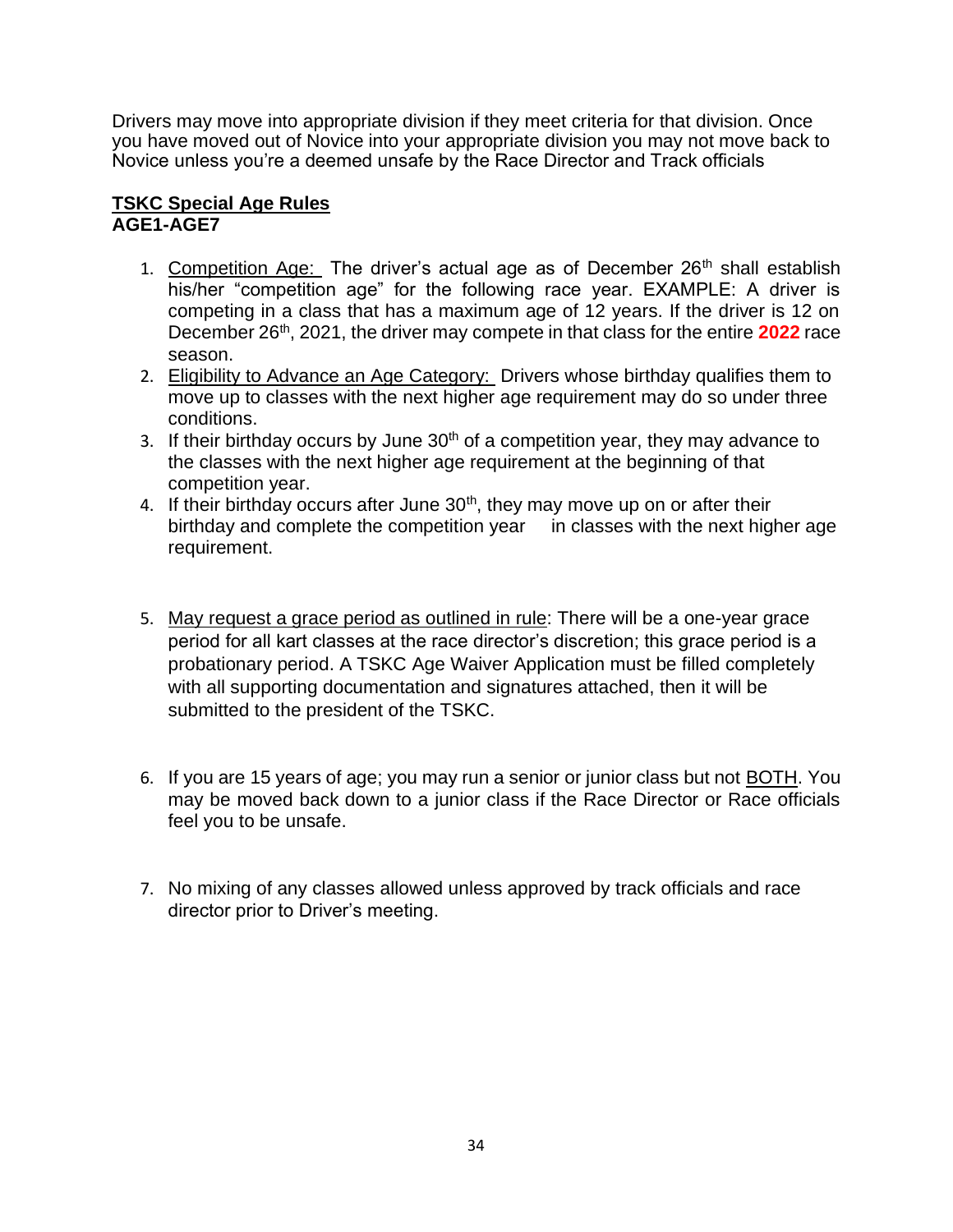## **Class Structure:**

## **Junior Classes**

| <b>Class</b>       | Weight        | Age       | <b>Tires</b>                               | <b>Restrictor</b><br><b>Plate</b> | <b>Special Rules</b>                                                                                  |
|--------------------|---------------|-----------|--------------------------------------------|-----------------------------------|-------------------------------------------------------------------------------------------------------|
| Rookie<br>Champ    | 260<br>pounds | $5 - 7$   | Vega<br>max diameter is<br>$34\frac{1}{2}$ | See page 33                       | *Jr. LO206 w/4100<br>rpm rev limiter & .310<br>slide (#555732)<br>*17/55 gear<br>*Pipe 5506/5507 only |
| Jr.<br>Sportsman B | 300<br>pounds | $7 - 10$  | Vega                                       | .225 3-hole<br>purple             |                                                                                                       |
|                    |               |           |                                            |                                   |                                                                                                       |
| Jr.                | 325           | $10 - 12$ | Vega                                       | <b>Blue</b>                       |                                                                                                       |
| Sportsman A        | pounds        |           |                                            |                                   |                                                                                                       |
| Jr. Champ          | 375           | $12 - 15$ | Vega                                       | .575 Black                        |                                                                                                       |
|                    | pounds        |           |                                            |                                   |                                                                                                       |

## **Senior Classes**

| <b>Class</b>                | Weight     | Age         | Tire | Restrictor              | <b>Special Rules</b>                                                |
|-----------------------------|------------|-------------|------|-------------------------|---------------------------------------------------------------------|
| Yamaha                      | 360 pounds | 15 and over | Vega | N/A                     | -All 2 Stroke<br>motors must be<br>at this weight<br>-No Age Waiver |
| Run What Ya<br><b>Brung</b> | 400 pounds | 15 and over | Vega | N/A                     | -No Tech<br>-Run your own<br>fuel<br>-No Age Waiver                 |
| Sr. Champ<br>Clone 440      | 440 pounds | 25 and over | Vega | .550 Blue plate         | -Large Pipe<br>-No Age Waiver                                       |
| Champ<br>Clone              | 425 pounds | 15 and over | Vega | .550 Blue plate         | Large Pipe                                                          |
| Sr. Champ<br>Animal         | 425 pounds | 15 and over | Vega | N/A                     | N/A                                                                 |
| <b>Box Stock</b><br>Clone   | 375 pounds | 15 and over | Vega | .550 Blue plate         | Large Pipe                                                          |
| <b>Novice</b><br>Champ      | 400 pounds | 15 and over | Vega | <b>See Novice Rules</b> | See Novice<br><b>Rules</b>                                          |
| LO <sub>206</sub>           | 425 pounds | 15 and over | Vega | See Page 33             | <b>Briggs Rules</b><br>-See TSKC<br><b>Special Rules</b>            |

## **Travelling Series**